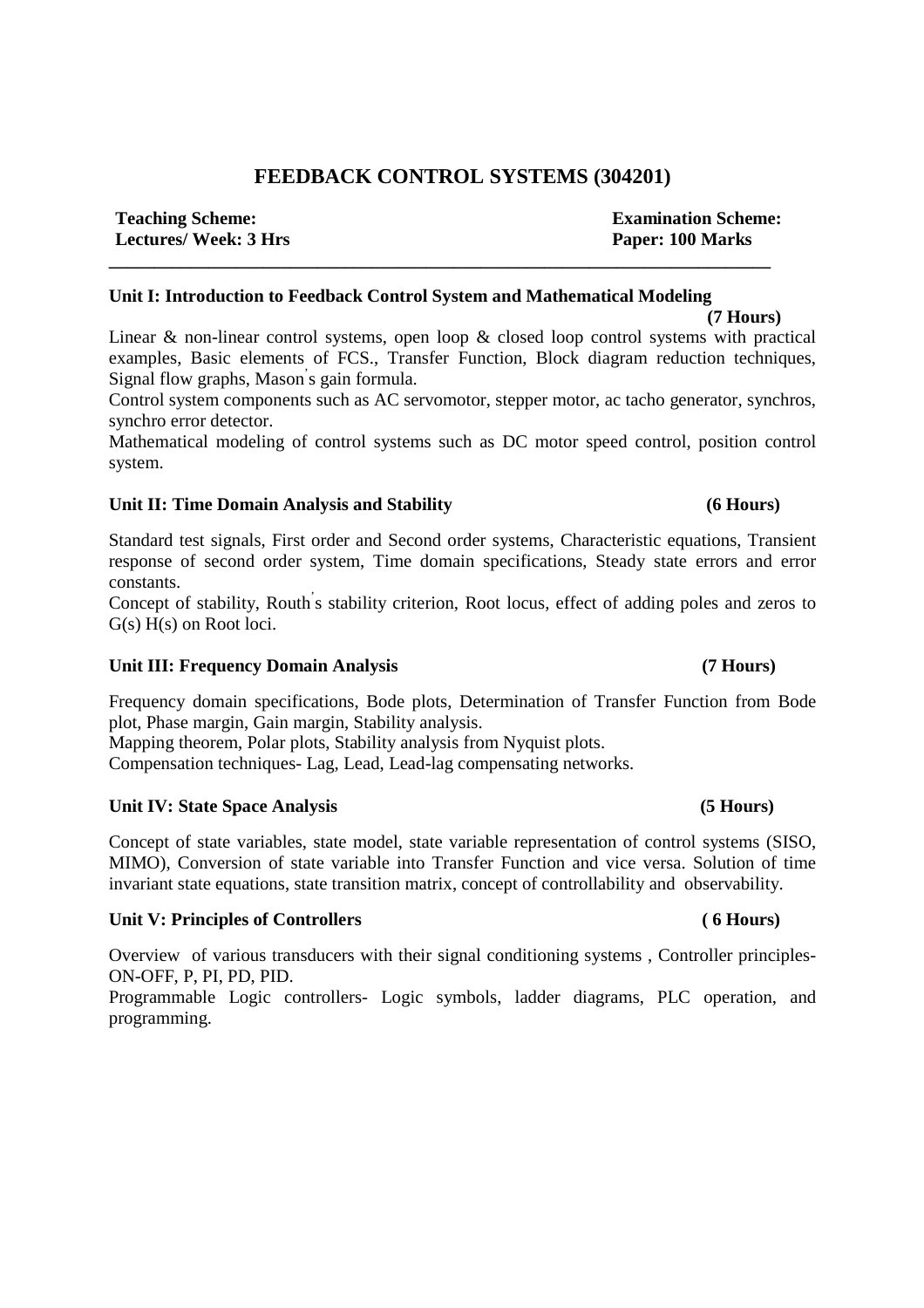# Unit VI: Intelligent Control (5 Hours)

Fuzzy Control:

Fuzzy sets and linguistic variables, the fuzzy control scheme, Fuzzification and Defuzzification methods. Fuzzy controllers, Fuzzy control applications for process control (Temperature control, water level controller)

Introduction to neural networks:

Introduction, Humans and computers, organization of brains,biological neurals,biological and artificial neuron models,historical developments.Essentials of artificial neural networks

# **Text Books:**

- 1. I. J. Nagrath, M. Gopal, "Control Systems Engineering", Third Edition, New age international Publishers.
- 2. Curtis D. Johnson, "Process Control Instrumentation Technology", Eighth Edition, PHI.

## **Reference Books:**

- 1. Ogata, "Modern Control Engineering", Fourth Edition PHI.
- 2. Benjamin C. Kuo, "Automatic Control Systems", Seventh Edition, PHI.
- 3. Bart Kosko, " Neural Network and Fuzzy Systems", PHI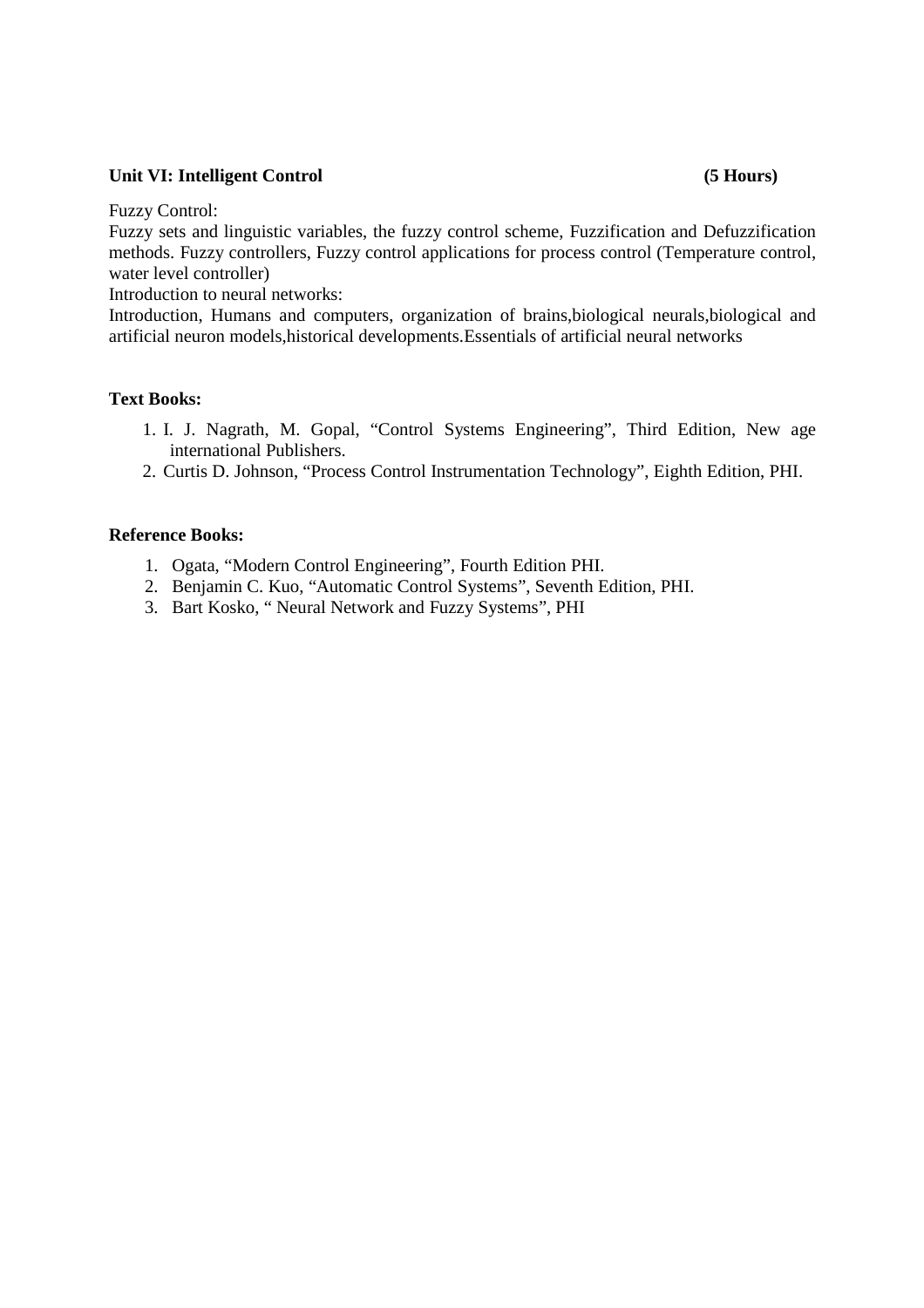# **DATA COMMUNICATION (304202)**

**Teaching Scheme: Examination Scheme:**  Lectures / Week: 4 Hrs. Paper: 100 Marks Practical / Week: 2 Hrs. **Oral: 50 Marks** 

# Unit I: Random Processes and Noise (7 Hours)

Introduction to data communication system, Impact of noise.

Random processes: Introduction and mathematical definition of random process. Statistical, analysis, Mean , Correlation, covariance, standard deviation for stationary processes, CDF and PDF for discrete and continuous random variables.

Probability Models: Binomial, Poisson's, Gaussian's and reighlay's probability distribution functions.

Various noise reduction techniques: Low Pass Filter, Matched Filters .

# Unit II: Baseband Encoding (7 Hours)

Line coding techniques: RZ, NRZ, Unipolar, AMI, Polar, Bipolar, Manchester coding in time and Frequency domain.

Syncronizing techniques: Bit synchronization (clock recovery) techniques, Frame

synchronization techniques, inter symbol interference , Eye diagram.

Multi level schemes: 2B1Q, 8B16, MLT-3 and their comparison.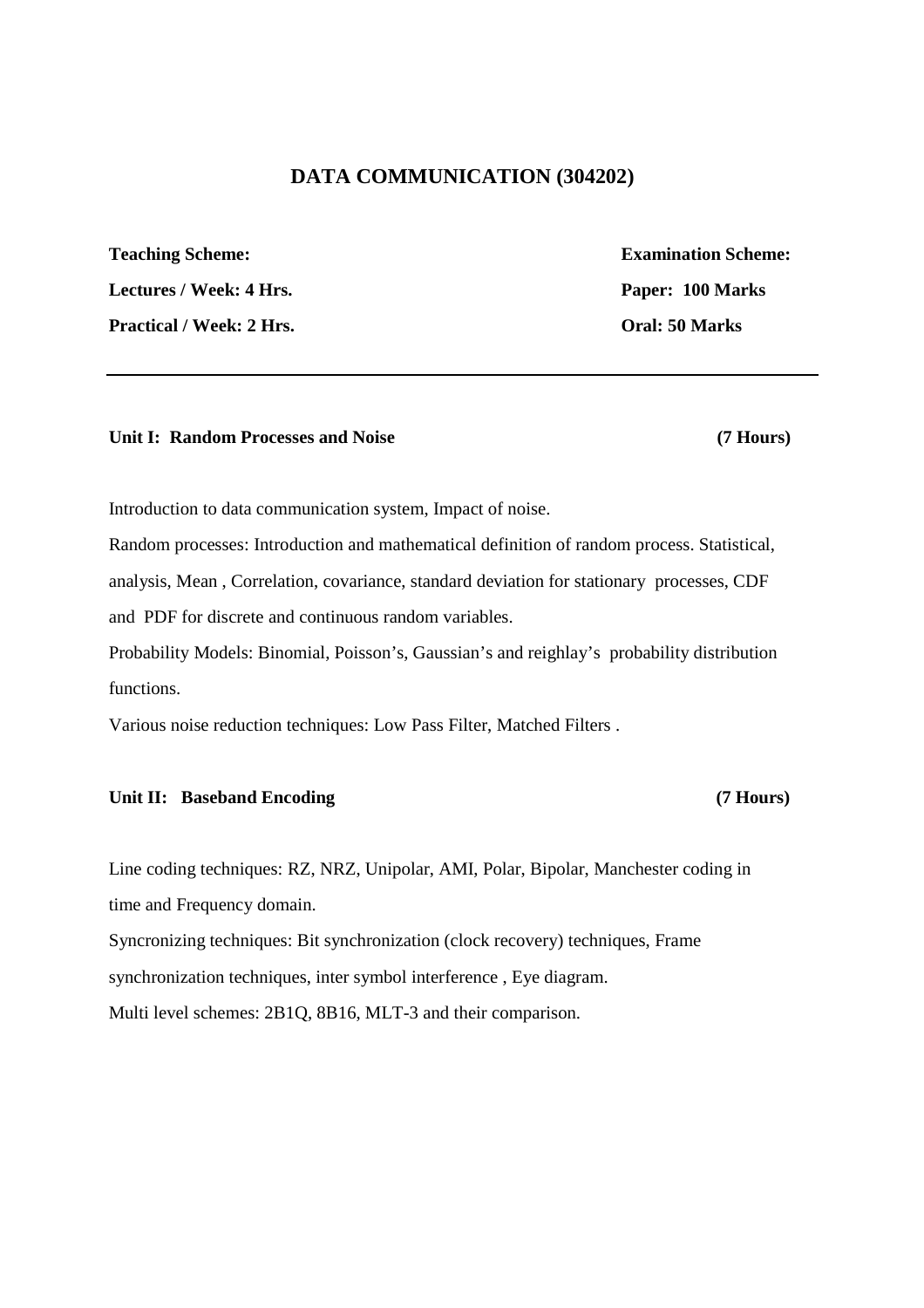## **Unit III: Error Detection and Correction Techniques (7 Hours)**

Channel coding techniques: Linear block codes, hamming code, hamming distance, CRC, syndrome detection, convolution code, trellis diagram, free distance and coding gain, veterbi algorithm for detection.

Error control systems: FEC, ARQ Stop and Wait, go back N, selective repeat.

# **Unit IV: Information Theory (7 Hours)**

Fundamentals of Information: Information measure, entropy, information rate, Mutual information, discrete and continuous channel capacity, Shannon theorem, Huffman coding, Shanon – Fano coding, code efficiency, Channel throughput, Binary symmetric channel.

# Unit V: Digital Modulation **(7 Hours)**

ASK, FSK, PSK, MSK, Quadrature carrier systems, QAM, QPSK, Phase diagrams and signal constellations diagrams, coherent and incoherent detection techniques.SNR and BER Calculation for PSK, FSK, QPSK, QAM

## **Unit VI: Multiple Access Techniques (7 Hours)**

Introduction to Multiple Access Techniques – TDMA, FDMA and CDMA in details. PN sequences, DSSS, Frequency Hopped Spread Spectrum, random access, continuous and slotted ALOHA, CSMA

# **Text Books:**

- 1. Simon Haykins, "Digital Communication",
- 2. Bernar Sklar, "Digital Communication",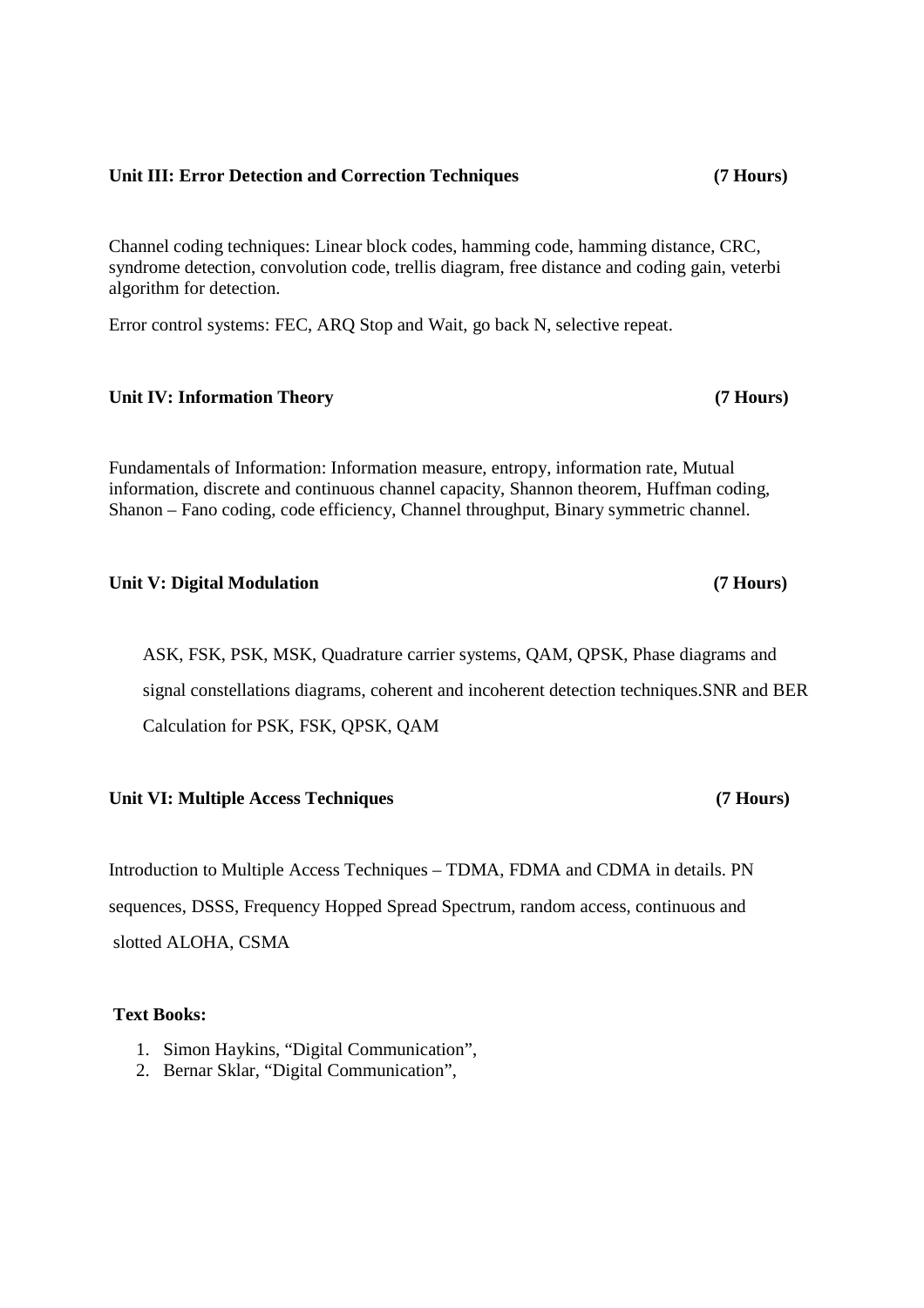# **Reference Books**

- 1. Taub Schilling, "Principals of Communication system"
- 2. Simon Haykins, "Communication Systems"
	- 3. R.P. Singh, Sapre, "Communication Systems (Analog & Digital)"
	- 4. Couch, "Digital and Analog Communication systems"
- 5. Carlson, Crilly and Rutled, "Communication Systems"
- 6. Forozan, "Data Communication and Networking"
- 7. Willan Stallings, "Data and Computer Communication"

# **List of Practicals:**

# **Hardware Kits Based:**

- 1. Study of matched filter
- 2. Study of various line codes and Multi level schemes/codes.
- 3. Study of ASK, PSK, FSK.
- 4. Study of QPSK.
- 5. Study of PN sequence.
- 6. Study of spread spectrum transmission (DSSS)

# **C Language Programs:**

- 7. Implementation of Hamming code
- 8. Implementation of Convolution code and Viterbi algorithm
- 9. Implementation of Shannon Fano and Huffman codes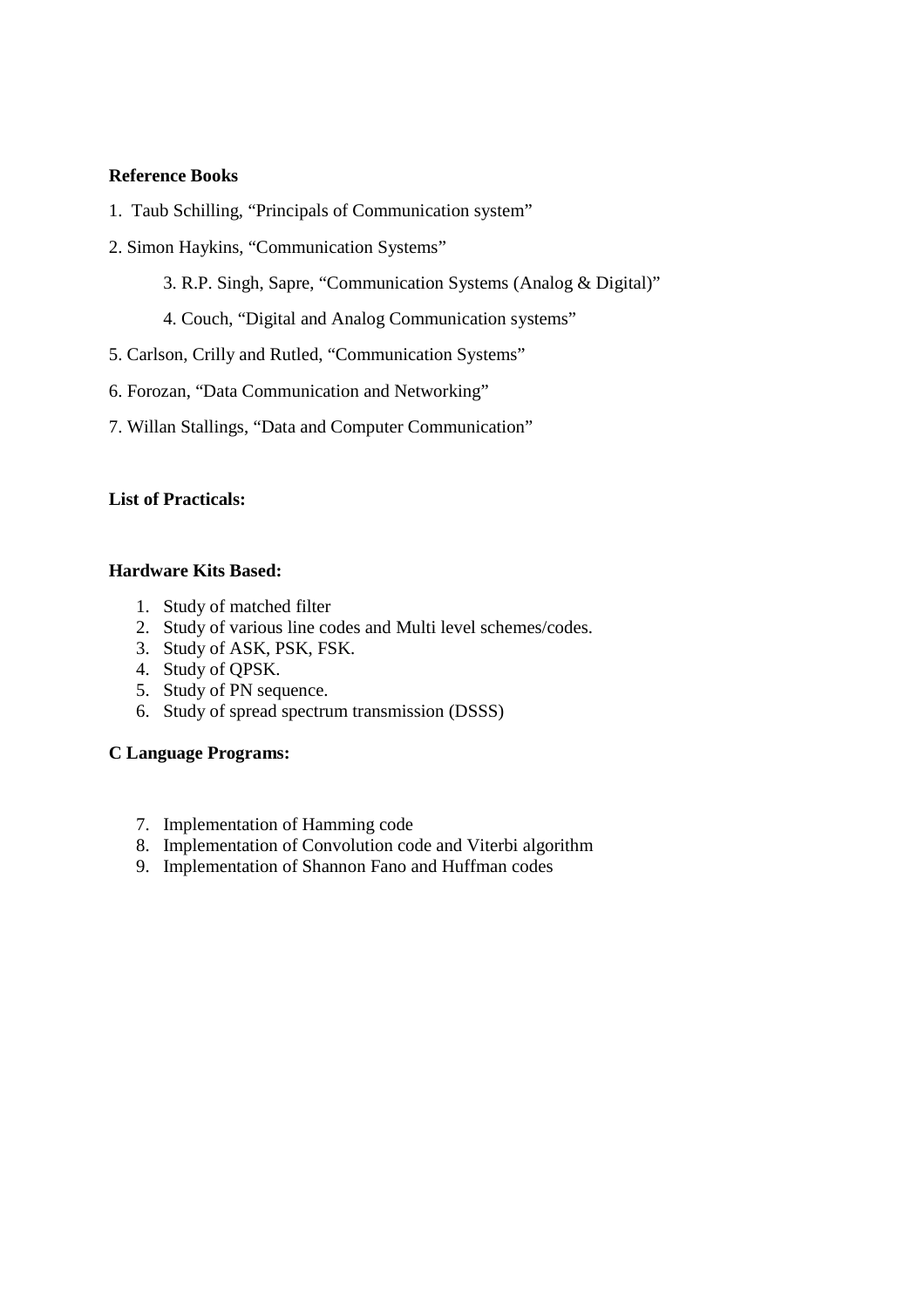# **NETWORK SYNTHESIS AND FILTER DESIGN (304203)**

Lectures / Week: 3 Hrs **Paper: 100 Marks Practical /Week: 2Hrs. Term work: 50Marks** 

**Teaching Scheme: Examination Scheme:** 

**Unit I: Network Functions and Fundamentals of Network Synthesis (6 Hours)** 

Network functions, properties of all types of network functions, Effect of poles and zeros on the system function, network synthesis problems, elements of realizability, causality and stability, Hurwitz's polynomial, Positive real function ,elementary synthesis procedures.

Unit II: Synthesis of One Port Networks (6 Hours)

Properties of RC, RL and LC driving point functions and their synthesis in Foster and Cauer forms. Synthesis of RLC driving point functions in terms of partial fraction or continued fractions for simple driving point functions.

**Unit III: Synthesis of Transfer Functions (6 Hours)** 

 Properties of transfer function, zeros of transmission, synthesis of Y21 and Z21 with 1ohm termination. Synthesis of voltage transfer functions using constant resistance networks.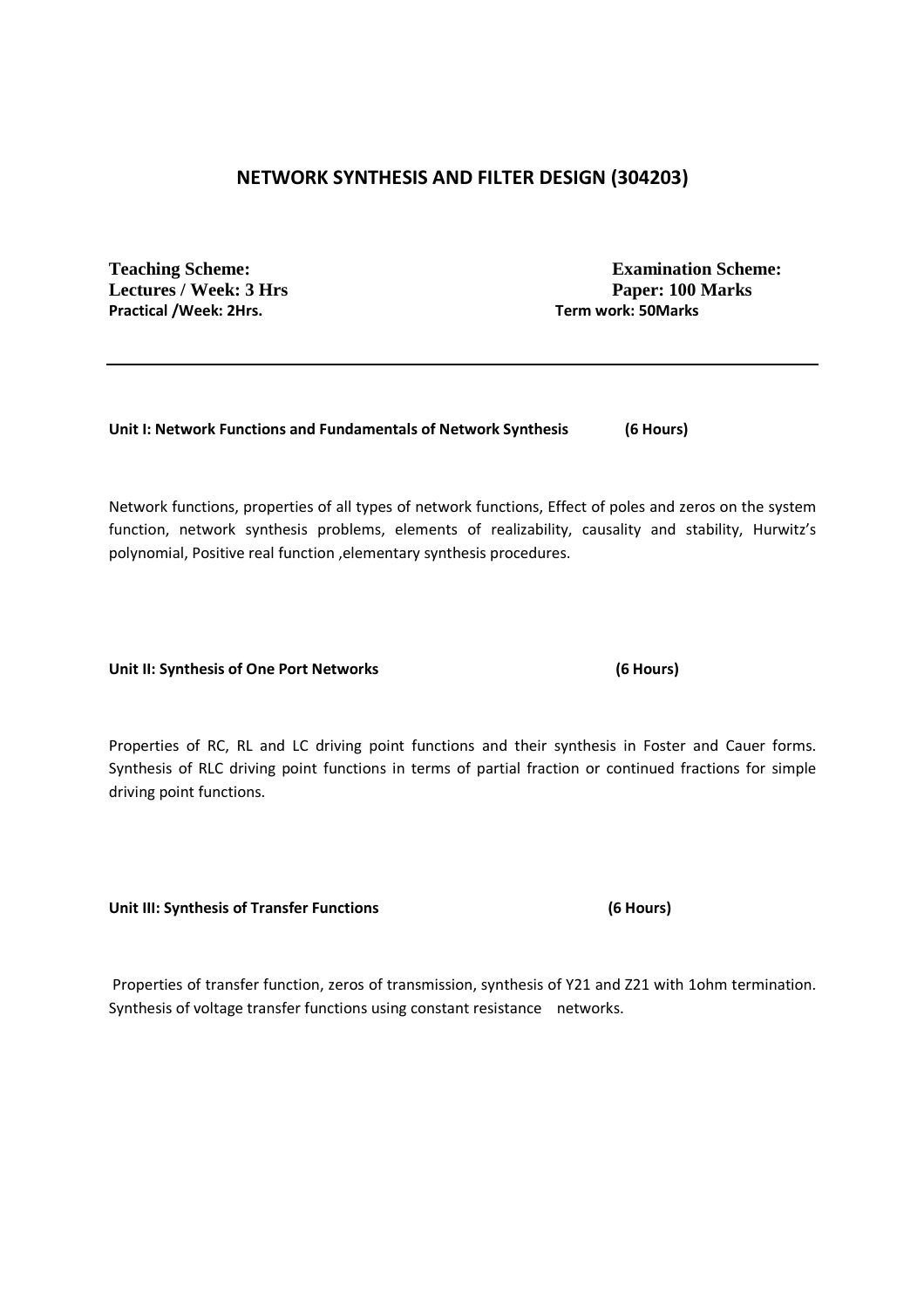# Unit IV: Passive Filter Design **Manual Company** (6 Hours)

Butterworth and Chebyshev approximation, derivation of normalized low pass filter transfer function up to 3<sup>rd</sup> order by Butterworth approximation from basic principles. Evaluation of transfer function for Chebyshev filters from pole zero plots. Synthesis of above mentioned filters with 1ohm termination. Frequency transformation to high pass, band pass and band stop forms. Normalized low pass filters, frequency scaling and Impedance scaling.

#### **Unit V: Active Filter Design (6 Hours)**

Factored forms of the functions, cascade approach, Biquad topologies: positive and negative feedback topology, coefficient matching techniques for obtaining element values. Sallen Key low pass circuits. RC to CR transformations for high pass filter,design of, Sallen Key band pass circuit.

#### **Unit VI: Sensitivity and Performance Parameters (6 Hours)**

Definition of sensitivities,Sensitivity analysis of the above circuits with respect to parameters like Q, wo and component values. Effect of practical OP-AMP characteristics on active filter performance: Dynamic range ,slew rate, offset voltage and currents, noise.

## **Text Books:**

- 1. Franklin Kuo, "Network Analysis and Synthesis" ,Wiley international.
- 2. Gobind Daryanani, "Principles of Active Network Synthesis and Design", Wiley international.

# **Reference Books:**

- 1. M.E. Van Valkenberg, "Analog Filter Design", Harcourt Brace Jovanovich College Publishers.
- 2. Wai-Kai Chen, "Passive and Active Filters ,theory and implementations", Wiley international
- 3. Lawrence Huelsman, "Active and Passive Analog Filter Design", McGraw-Hill Inc.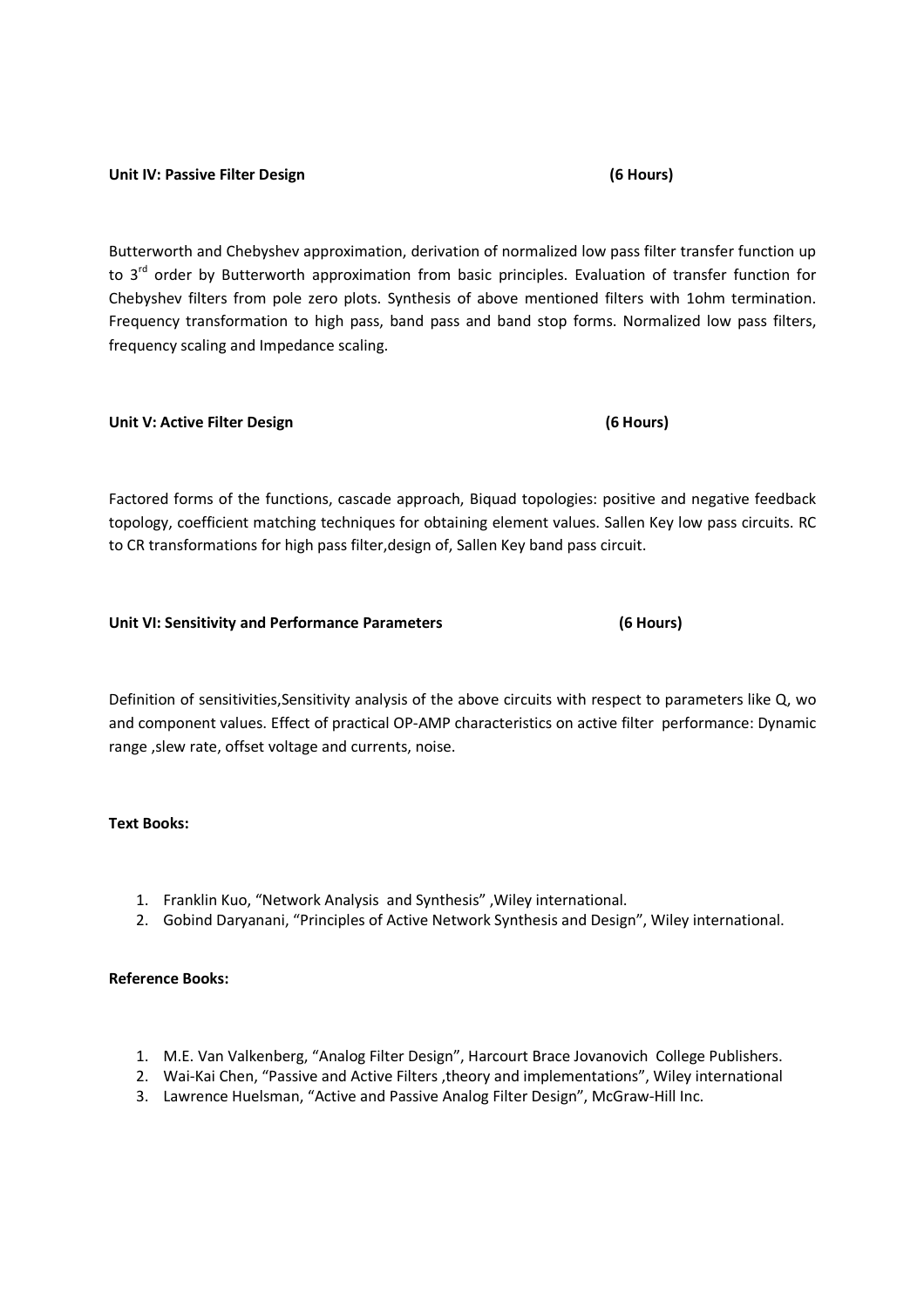# **List of Practicals:**

(Minimum 4 practicals to be performed using software like MultiSim®)

- 1. Consider two port LC network, find all network functions and plot poles and zeros.
- 2. To carry out synthesis of one port LC network into any of the Canonical forms and verify practically.
- 3. To synthesize given transfer function into constant resistance network (Bridge T or Lattice) and verify practically.
- 4. Design a Butterworth low/high pass filter Sallen Key circuit and verify (at least 2<sup>nd</sup>) order).
- 5. Design a Chebyshev low/high pass filter Sallen Key circuit and verify (at least  $2<sup>nd</sup>$  order).
- 6. To find gain of biquad op amp circuit  $\&$  study sensitivity of gain against the different components.
- 7. To study effect of op amp characteristics on filter performance and compensation techniques for the same at least one parameter to be studied practically.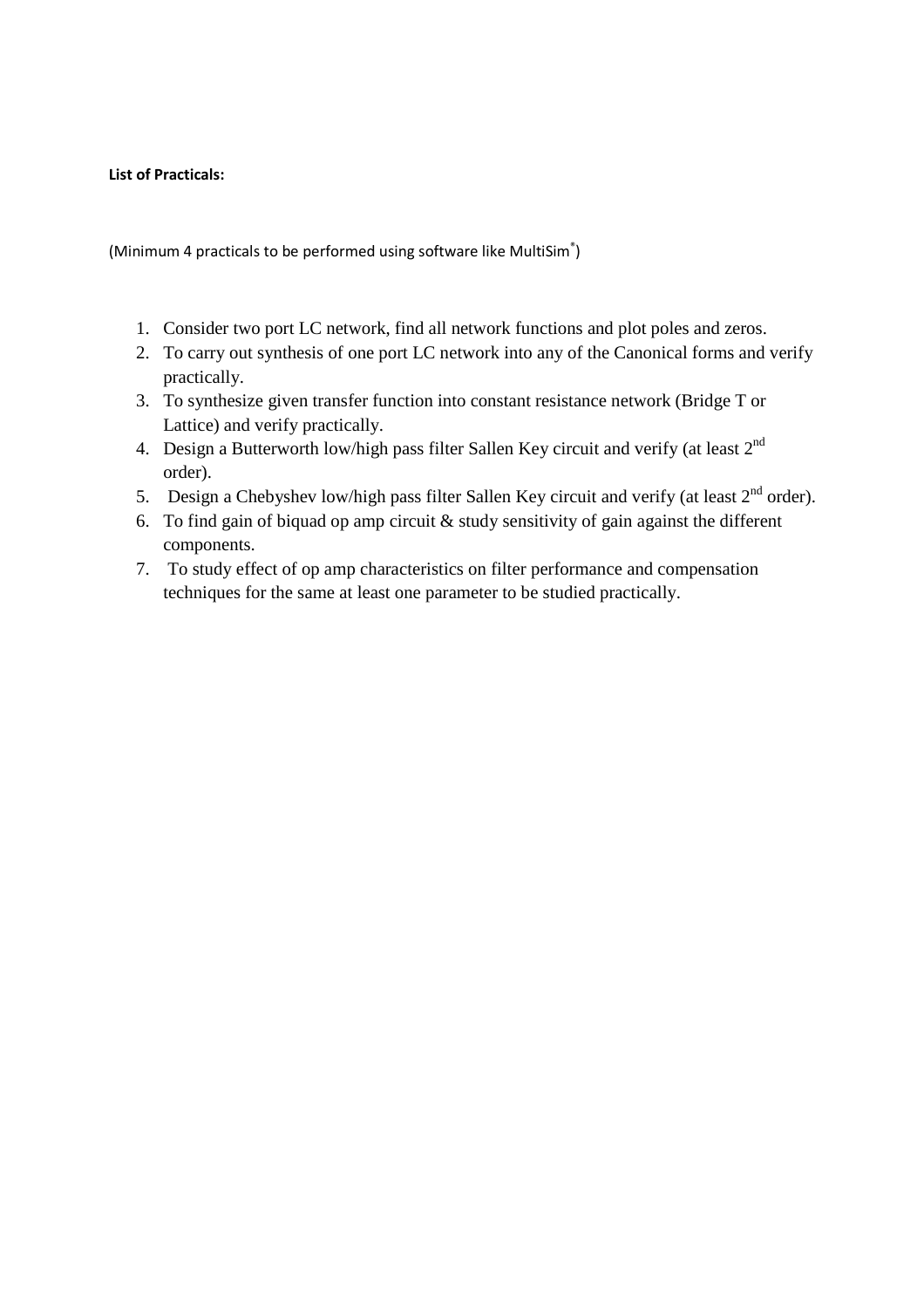# **MICROCONTROLLERS (304204)**

**Teaching Scheme Examination Scheme Lectures / Week: 3 Hrs Paper: 100 Marks**  Practical /Week : 2Hrs. **Practical: 50 Marks Practical: 50 Marks** 

## **Unit 1: Introduction to Microcontrollers (5 Hours)**

Study of microprocessor architecture with suitable examples, Study of Von Newman and Harvard architecture, advantages and disadvantage, Study of microcontroller architecture and special features and its advantages, Memory interfacing with microprocessors and microcontrollers. Memory mapped and IO mapped interfacing. Clock frequency and speed of instruction execution. Measurement of performance of microprocessor.

## **Unit 2: Architecture of 8051 (8 Hours)**

Architecture instruction set and programming with 8051 microcontroller, control word for special function registers and programming for different applications.

Real world interfacing with timers, counters, ADC, DAC, LED and LCD displays, keyboard and stepper motor.

# **Unit 4: Serial and Parallel Buses (4 Hours)**

Serial and parallel bus structure. RS232, RS485, I2C, SPI, CAN interfacing using microcontroller with various devices such as EEPROM, RTC, ADC, DAC. Communication with PC using RS232.

**Unit 3: Real World Interfacing (8 Hours)**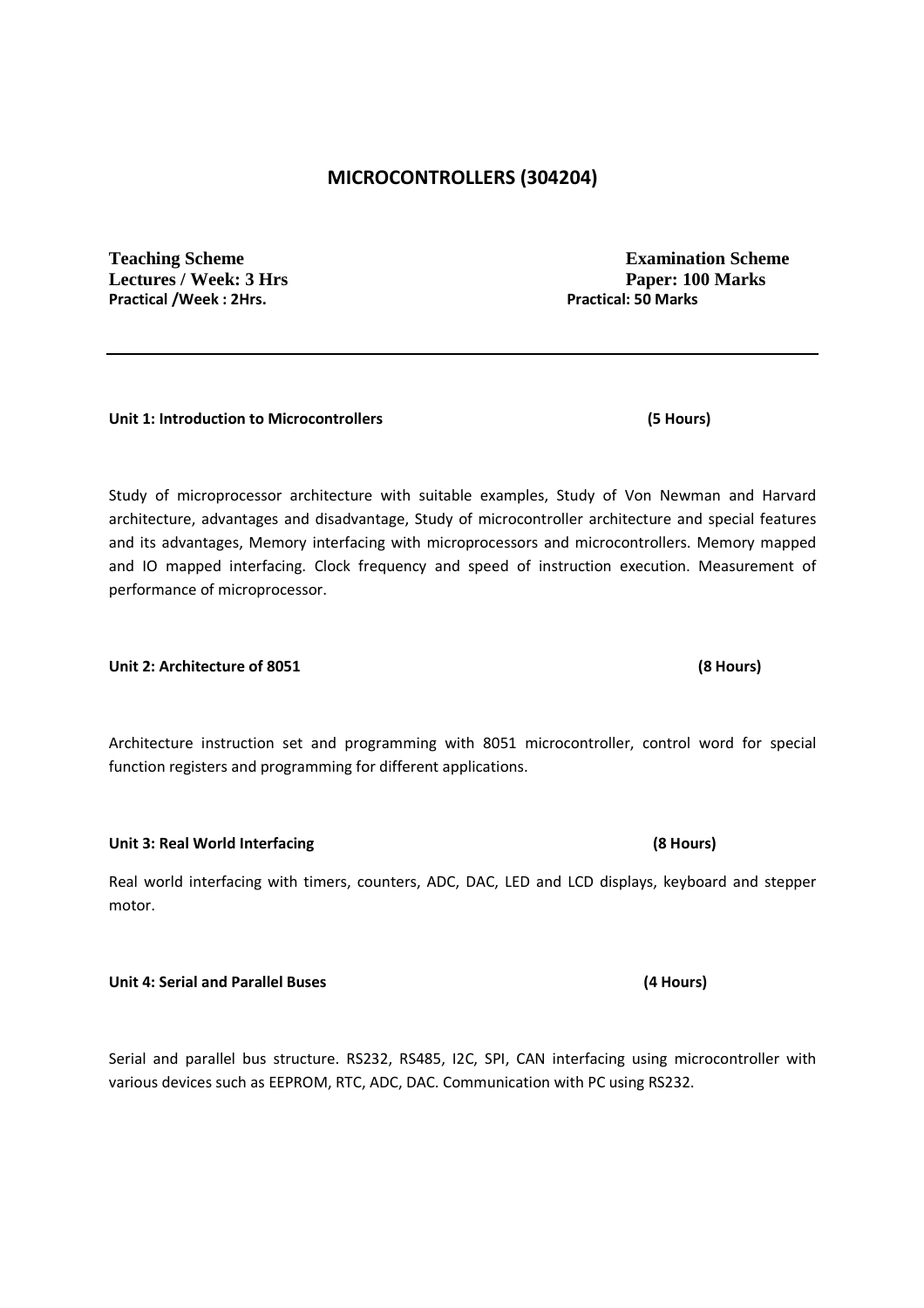### **Unit 5: Advanced Microcontrollers (6 Hours)**

Study of advanced microcontroller architectures such as Microchip PIC16F, 18F, Atmel Mega32. Embedded C basic concepts, variables, data types and programming. Interfacing using PIC/AVR with real world devices such as timers, counters, ADC, DAC, LED and LCD displays, keyboard and stepper motor.

### **Unit 6: System Design (5 Hours)**

# Designing microcontroller based system such as data acquisition system. Design of sensor interfacing, selection of ADC, selection of output drivers. Writing efficient programs using

Assembly language or C.

## **Text Books:**

- 1. Muhammas Mazidi, Janice Mazidi and Rolin McKinlay, 'The 8051 Microcontroller and Embedded Systems using Assembly and C', Pearson Education,  $2^{nd}$  edition.
- 2. Kenneth J. Ayala, 'The 8051 Microcontroller', Cengage Learning.
- 3. Mazidi, Rolin McKinlay and Danny Causey, 'PIC Microcontroller and Embedded Systems using Assembly and C for PIC18', Pearson Education.

## **Reference Books:**

- 1. Myke Predko, 'Programming and customizing the 8051 microcontroller', TATA McGraw Hill.
- 2. Ajay Deshmukh, 'Microcontrollers Theory and Applications', TATA McGraw Hill.
- 3. Subrata Ghoshal, 'Embedded Systems and Robots- Projects using the 8051. Microcontroller', Cengage Learning.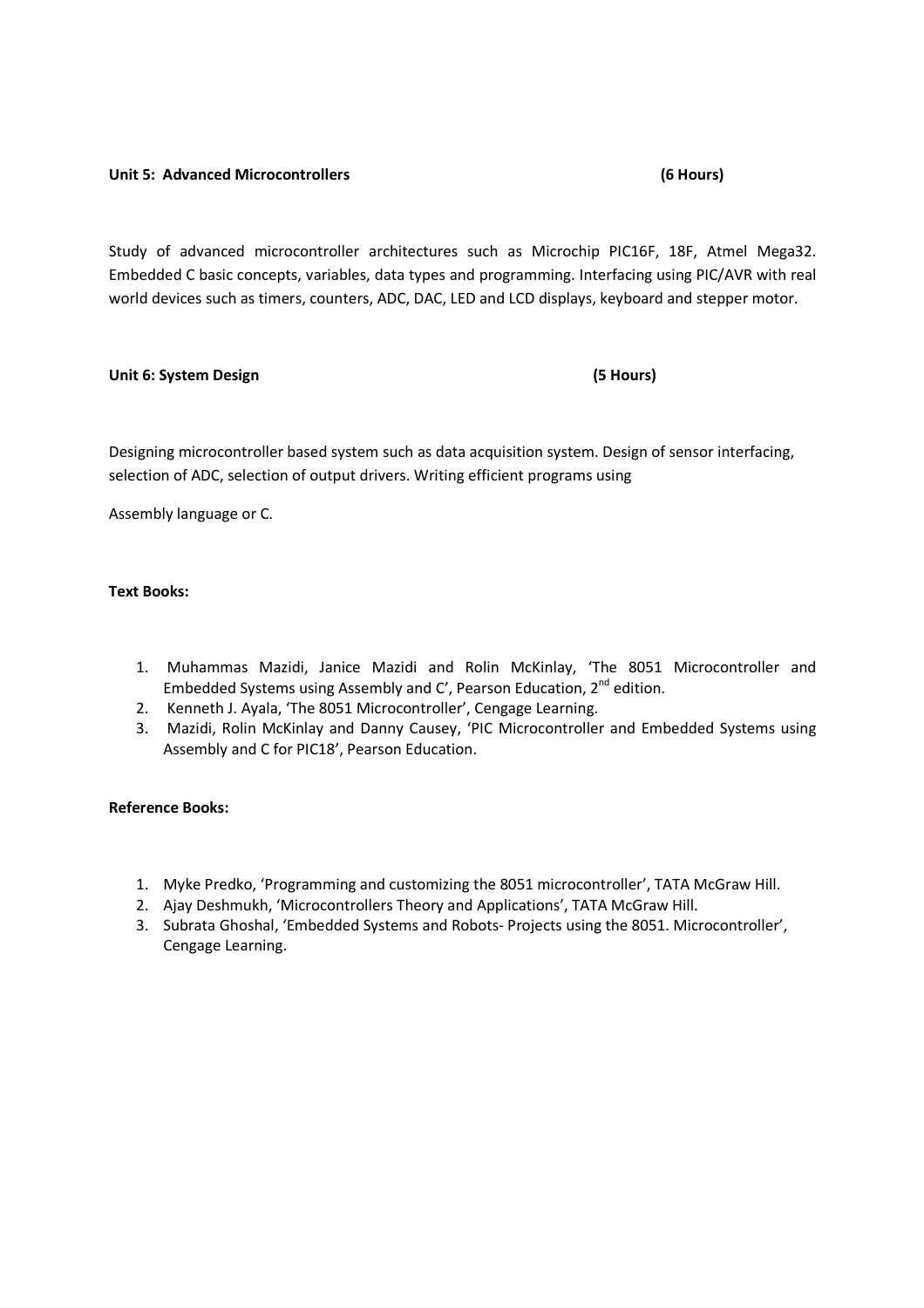### **List of Practicals**

- 1. Programming practice with 8051
- 2. Interfacing with LED using timer and interrupt
- 3. Interfacing LCD in 4 bit and 8 bit mode
- 4. Interfacing matrix keyboard
- 5. Interfacing ADC using I2C
- 6. Interfacing RTC using SPI
- 7. PC communication using RS232
- 8. Embedded C program for PIC/AVR using Suitable C Cross Compiler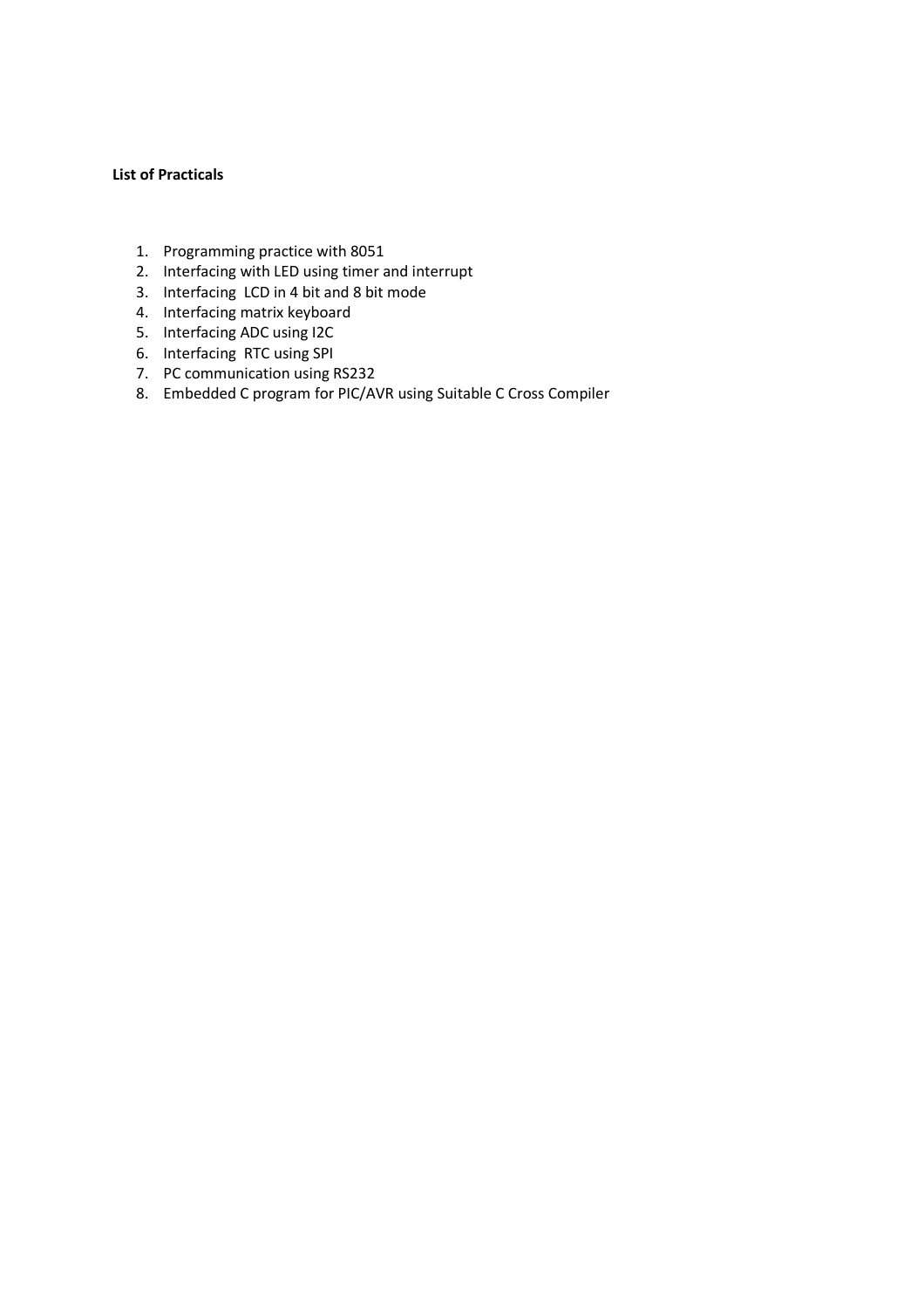# **POWER ELECTRONICS (304205)**

**Practical /Week : 2Hrs. Practical: 50 Marks** 

**Teaching Scheme: Examination Scheme: Lectures / Week: 4 Hrs Paper: 100 Marks** 

#### **Unit I: 3 Phase AC/DC Converters (7Hours)**

Analysis of 3-phase full converter, comparison with 3-phase semi converter, Effect of source impedance on single-phase converters with analysis, Single-phase and three-phase dual converters (ideal and practical dual converter, control schemes for non-circulating current type dual converter, analysis of circulating current type dual converter).

Triggering Circuit for Phase Controlled Rectifiers: Pulse forming circuits, inverse cosine method, microprocessor/microcontroller based firing circuit for 1 phase, 3 phase controlled rectifiers.

## Unit II: Switched Mode DC/ DC Converters: (7 Hours)

Control of DC/ DC converters. Circuit diagram, Waveforms & operation (o/p voltage calculation) of step down chopper (Buck converter), Step up chopper (Boost converter) & 2-quadrant type C chopper. Circuit diagram, waveforms, operation, analysis & design aspects of Fly back converter (SMPS) including magnetics. Four Quadrant Chopper.

## **Unit III: Special purpose converters: (7 Hours)**

Resonant converter: Need for resonant converters: Circuit diagram, waveforms & operation of SLR half bridge DC/DC converter in low frequency (discontinuous conduction) mode.

Cycloconverter: Single phase to single phase controlled Cycloconverter using 3 pulse and 6 pulse converter groups. Voltage and frequency control circulating, non-circulating currents mode, load and line harmonics matrix converters, and high frequency cycloconverters.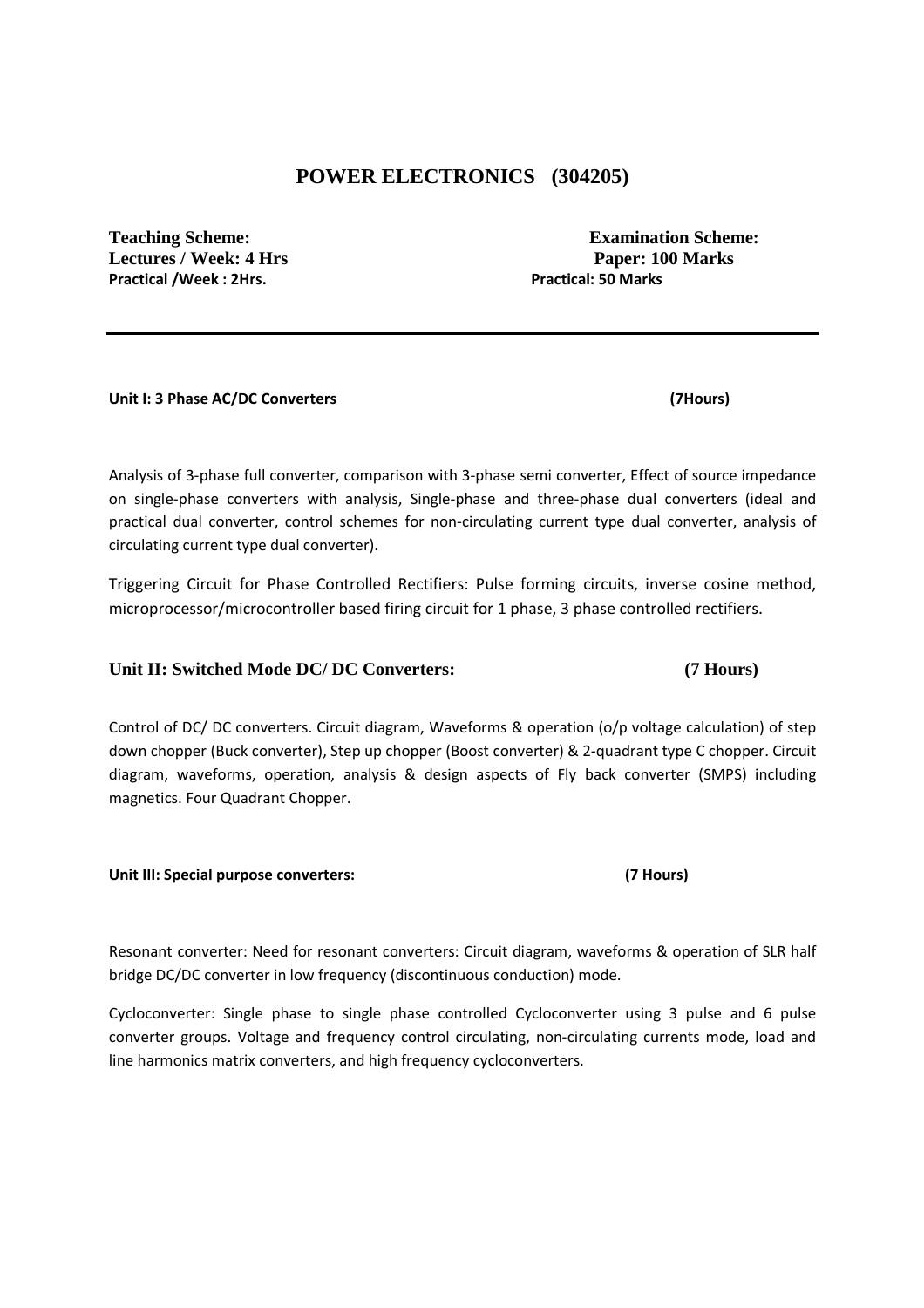#### Unit IV: DC/ AC Converter (7 Hours)

Voltage Source Inverters:

Half Bridge and Full Bridge three phase bridge inverter square wave operation (180° or 120°). Frequency and voltage control .Voltage control & harmonic reduction in inverters. Three level inverters, resonant inverters. Soft switched inverters PWM converter as line side rectifier.

Current Source Inverter: 3 phase six step current source line commuted inverter, Inverter operation modes load commutated inverters with over excited synchronous machine load. Auto sequential current fed inverter PWM inverter.

## **Unit V: Cooling and Protection of Semiconductor Devices and Their Applications**

#### **(7 Hours)**

Cooling Basic theory - thermal resistance, simple heat sink design calculations.

Types of cooling: (a) natural convection (b) forced air cooling (c) liquid cooling (d) vapour phase cooling

Protection Circuits: Snubbers, MOVs, di / dt inductor, semiconductor fuses. Design of snubber circuit.

1) Electronic ballast: characteristics of fluorescent lamps and advantages over conventional ballast

2) HVDC transmission one line diagram, twelve pulse converter, arrangement and advantages over HVAC transmission

3) HF induction heating

4) Electric welding

5) DC CT / PT

6) Protection circuits: Phase sequence monitoring, under voltage monitoring

## **Unit VI: Power Factor Improvement Techniques and Power Quality (7 Hours)**

Power factor improvement: Phase angle control, semiconverter operation of full converters, asymmetric firing, forced commutation, sequence control of series converters, comparative evaluation of schemes.

Power Quality: Types of power line disturbances, Sources of power line disturbances, Preventive and nullifying measurement techniques, Measurement of power line disturbances. Energy audit.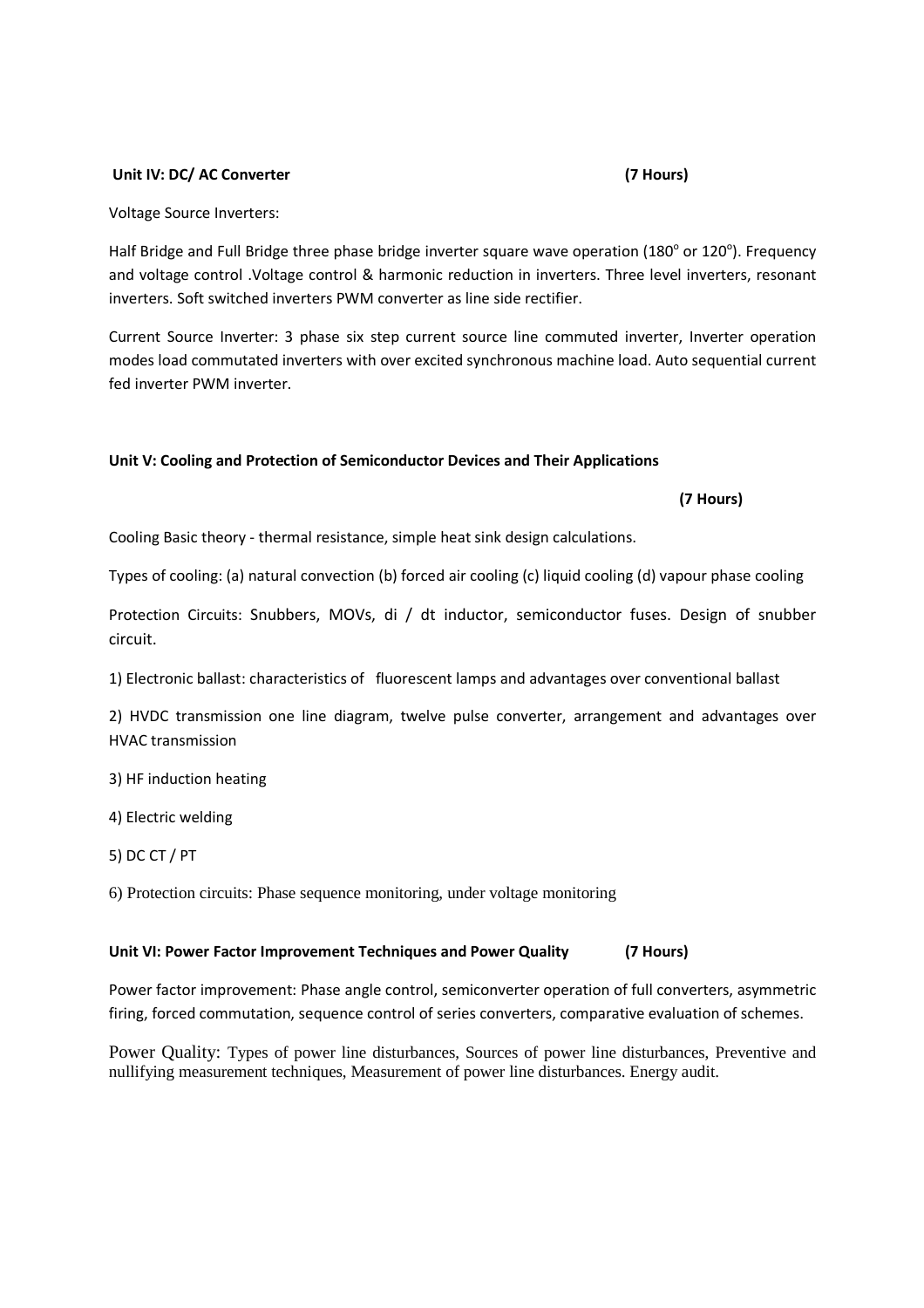### **Text Books:**

- 1. M. H. Rashid, "Power Electronics Circuits Devices and Applications", PHI, 3<sup>rd</sup> edition, 2004, New Delhi
- 2. P. C. Sen, "Thyristor DC Drives", John Wiley & Sons.
- 3. N. Mohan, T. M. Undeland & W. P. Robbins, "Power Electronics, Converters Applications and Design" John Willey and sons, 3<sup>rd</sup> edition, Singapore

### **Reference Books:**

- 1. U. R. Moorthi, "Power Electronics, Devices, Circuits & Industrial Applications", Oxford University Press, New Delhi, 2005
- 2. M. S. Jamil Asgar, "Power Electronics", PHI, 2004, New Delhi
- 3. M D Singh & K B Khanchandani, "Power Electronics", TMH, New Delhi

## **List of Practicals:**

#### **Minimum 6 experiments from 1 to 8 with 9 & 10 being compulsory**

- 1. Study of Dual Converter (1-Φ or 3-Φ).
- 2. Study of 3- $\Phi$  VSI (180 $^{\circ}$  or 120 $^{\circ}$ ).
- 3. 2 Q Chopper .
- 4. LCC 3-Φ converter.
- 5. Resonant converter (Class E or ZCS or ZVS or SLR or PLR).
- 6. Power factor improvement techniques (SAC or EAC or PWM)
- 7. Study of DC CT/ PT / Electric welding / induction heating.
- 8. Study of cycloconverter.
- 9. Simulation of 3-Φ LCC (HCB or FCB or Dual Converter).
- 10. Simulation of 3-Φ VSI ( $120^\circ$  or  $180^\circ$  or PWM)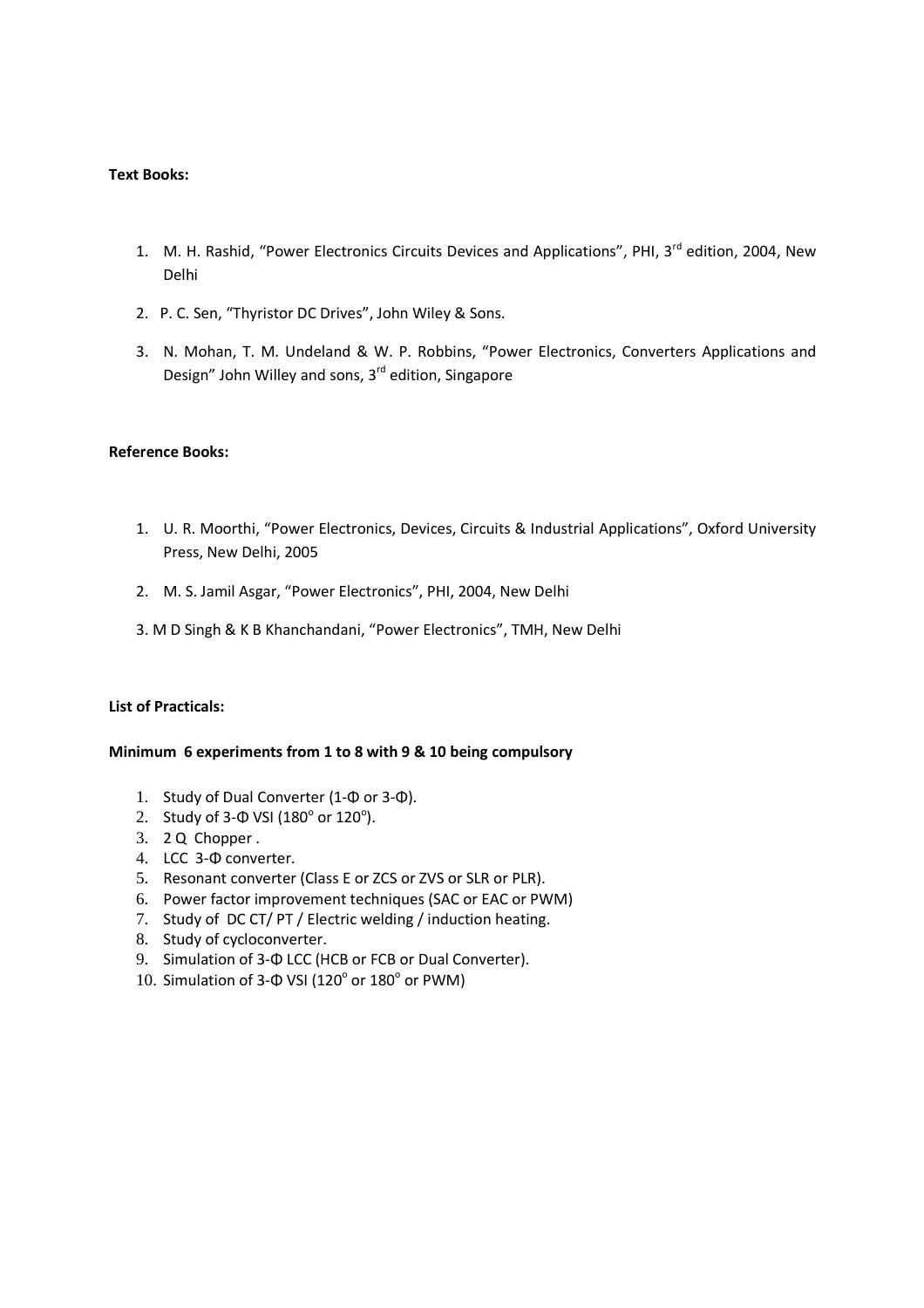# **ELECTRONIC DESIGN PRACTICE (304206)**

**Teaching Scheme Examination Scheme /Week : 2Hrs.** 

**Lectures / Week: 1 Hrs. Oral: 50 Marks Practical** 

### **1) Design of Linear Regulated Power Supply**:

Assignment of Linear Power Supplies for Laboratory use should be

Selected from any one type given below:

- 1) Dual Tracking.
- 2) Multiple Outputs CV-CC Modes.

#### **Scope of Design:-**

- a) Design of Transformer.
- b) Proper selection of Rectifier and its appropriate rating.
- c) Filter Design and Proper selection of Filter component with rating.
- d) Justified selection and Design of Regulator Circuit.
- e) Current boosting using external pass/parallel transistor.
- f) Over current/ Short-circuit, Over voltage, Thermal Protection.
- g) Indication of V, I and mode of operation on Panel by Meter or Display.
- h) Indicators for Over Voltage, Over Current.
- i) Input Power considerations and Protection circuit like EMI Filters, Fuses, MCB.
- j) Thermal considerations- Heat Sink calculations.
- k) Enclosure Design.
- l) Component List in the form of Bill of Material.
- m) Performance Analysis.

#### **2) FSM / ASM Based Digital Design.**

Assignment should be based upon real life problems like Traffic Light

Control, Elevator Control, Vending Machine, Lift Control etc.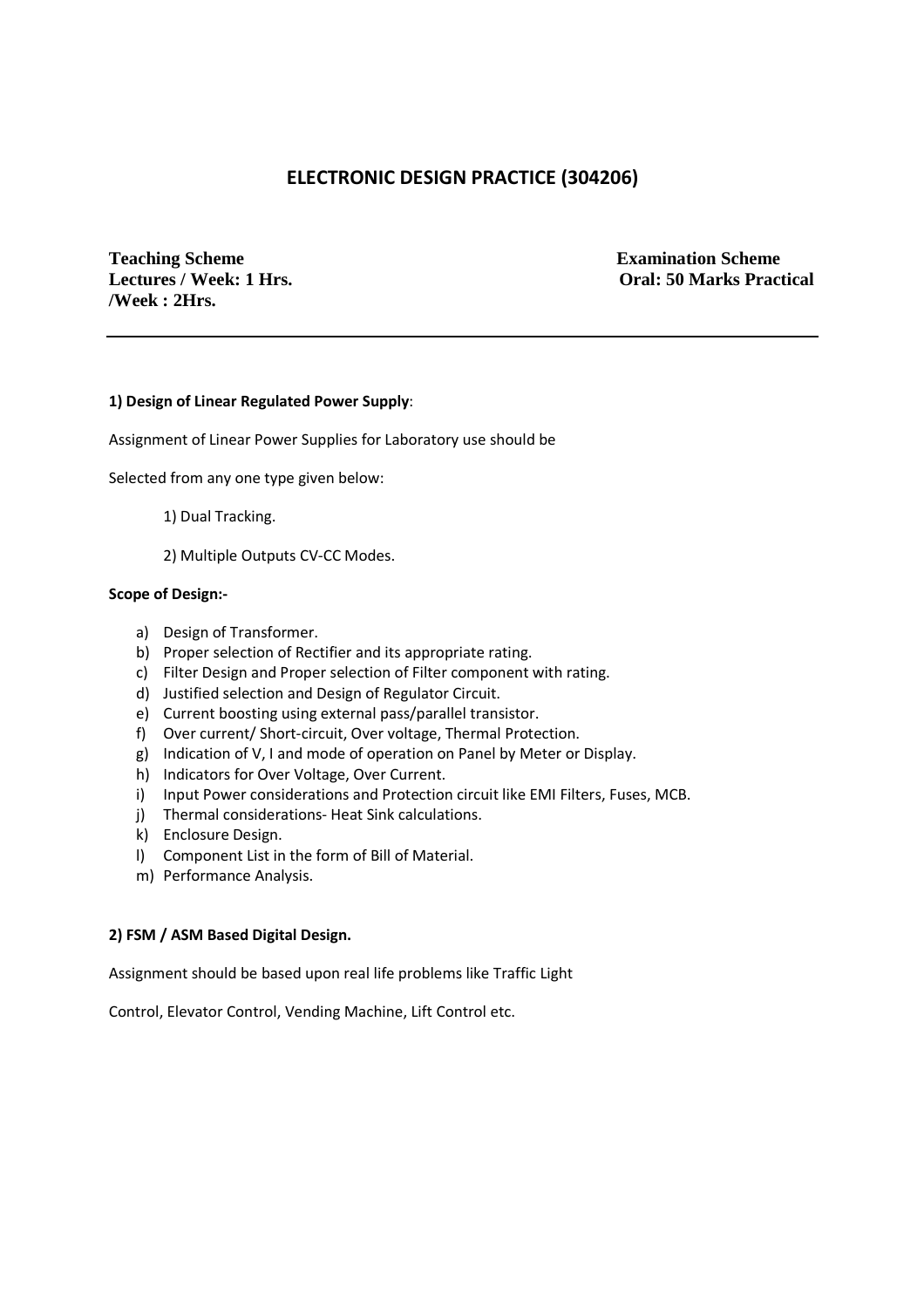#### **Scope of Design:-**

- a) Selection of State Machines: Moore and Mealy Machines.
- b) State Table and State Diagram.
- c) Implementation of Combinational Logic Design in State Machine using MSI, LSI Devices like Multiplexers, Decoders, ROM's, PLD's
- d) Fuse Map generation techniques, Design using PAL/PLA.
- e) ASM technique includes: Justified Algorithm and ASM Chart.
- f) Representation using Simplified Block diagram.
- g) Justified selection of digital circuit for each block.
- h) List of digital IC's with their Logic Family Specifications and Features.

### **3) Data Acquisition System.**

Assignment should be based on Specific Industrial Application. It should

have at least Two Channel inputs.

#### **Scope of Design:-**

- a) Selection of appropriate Signal Sensing Schemes.
- b) Design of signal conditioning circuits.
- c) Signal conditioning may consists of V to F, F to V, Chopper Amplifier etc.
- d) Selection of suitable A to D Converter.
- e) Selection of Micro-controller with appropriate Interfacing circuit.
- f) Output Interfacing such as V/I, Relay, RS 485, Fiber Optic Link.
- g) Indication of Parameters using Analog Meter, LED/LCD Display,
- a) Alphanumeric DPM **(**Use Simple scheme and one type of indication only).
- h) System should include circuits such as RMS to DC Converter, PLL,
- b) Log-Amplifier, Programmable Gain Amplifier, Multiplier/Divider,
- c) Balanced Mixer, Error-Amplifier as and when required.
- i) Component List in the form of Bill of Material.

#### **5) Switched Mode Power Supply:**

It should deliver at least two DC voltages (One voltage should be Normal

Supply voltage like 5 volts, 1 Amp and other voltage should be Dual type

Like  $+/- 12$  volts, 1 Amp) from AC input.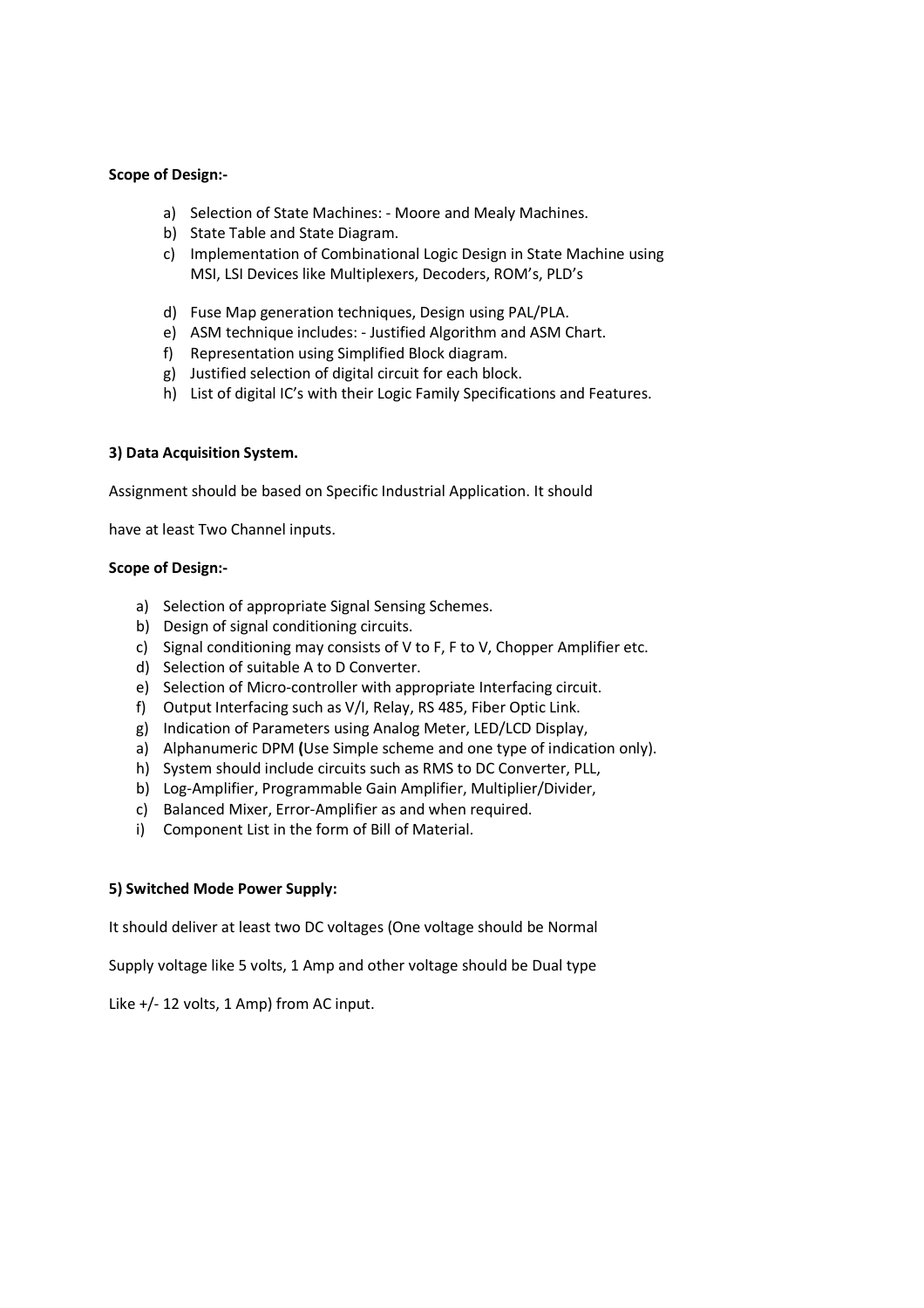### **Scope of Design: -**

- a) Justified selection of Switching regulator IC's, IGBT's or MOSFET's.
- b) Decision of appropriate Topology like fly back or Forward Converter.
- c) Ferrite core & L-Section filter Design.
- d) Control Circuit Design.
- e) Different Protection Circuits like crow bar, short circuit, thermal shutdown.
- f) Consideration of Noise Suppression Technique.
- g) Thermal considerations- Heat Sink calculations.
- h) Enclosure Design.
- i) Component List in the form of Bill of Material.
- j) Performance Analysis.

#### **1. Data and Application Manuals and Application Notes from:**

- 1) National Semiconductor regulator design manual.
- 2) Analog Devices Data Manual.
- 3) Motorola, "Linear / Switch mode power supplies".
- 4) Motorola Power Transistors & Thyristors data hand book.
- 5) Philips Audio Data Manual.
- 6) BEL Transistor Manual
- 7) Tower's Data Manual.
- 8) "PIC 16XX data book."
- 9) Texas instruments, "Linear interface and applications circuit design"
- 10) RS Component Catalog
- 11) CEDT References.
- 12) "ATMEL micro controller data book."
- 13) Intel Peripheral Manual.

## **2. Reference Books:**

- 1) Paul Horowitz, "Art of Electronics".
- 2) B.S.Sonde, "Power Supplies".
- 3) B.S.Sonde, "System Design Using Integrated circuits".
- 4) Hill and Peterson, "Digital System Design".
- 5) Franklin P. Prosser, David E. Winkel, "The Art of Digital Design", (PHI).
- 6) Fletcher, "Introduction to digital design".
- 7) Tubay Grame & Huelsmann (student Edition-Burr Brown), "Operational amplifiers"
- 8) Sergio Franco, "Design with Operational amplifiers and analog Integrated circuits", (3rd edition-TMH).
- 9) Peatman, "Micro controller system design".
- 10) Gotlib, "Power Supply Design".
- 11) Palls-Areny, "Analog Signal Processing".
- 12) Handbook on Sound Engineering.
- 13) Charles H. Roth Jr., "Fundamentals of Logic design", Fourth Edition, Jaico Book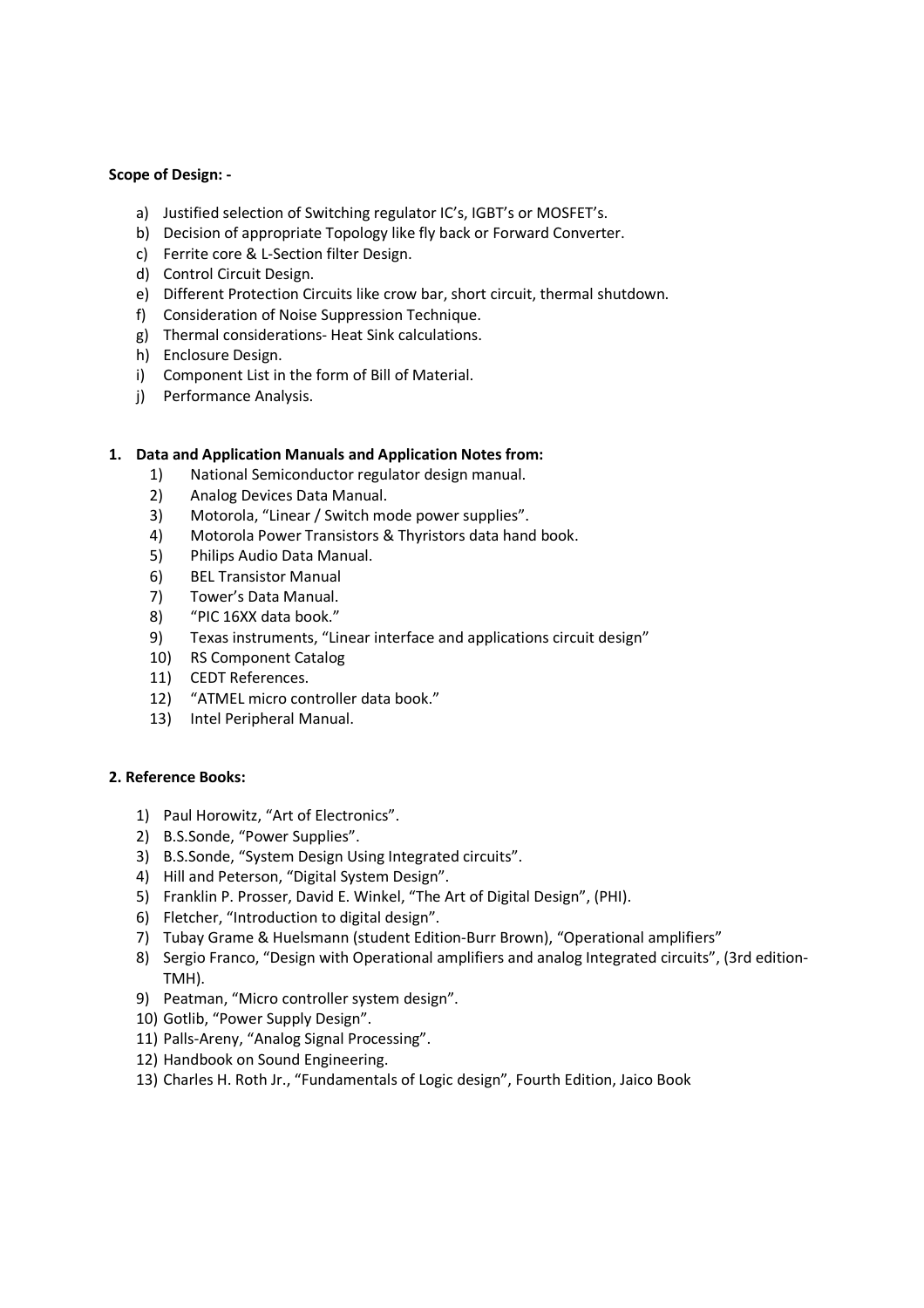# **C. Web References:**

- 1) www. Alldatasheets.com
- 2) www. national.com (use free power supply design tool from National Semiconductor website and design a multi output voltage SMPS using this tool).
- 3) www.microchip.com
- 4) www.atmel.com/products
- 5) www.8051\_hw.com
- 6) www.8052.com
- 7) www.ti.com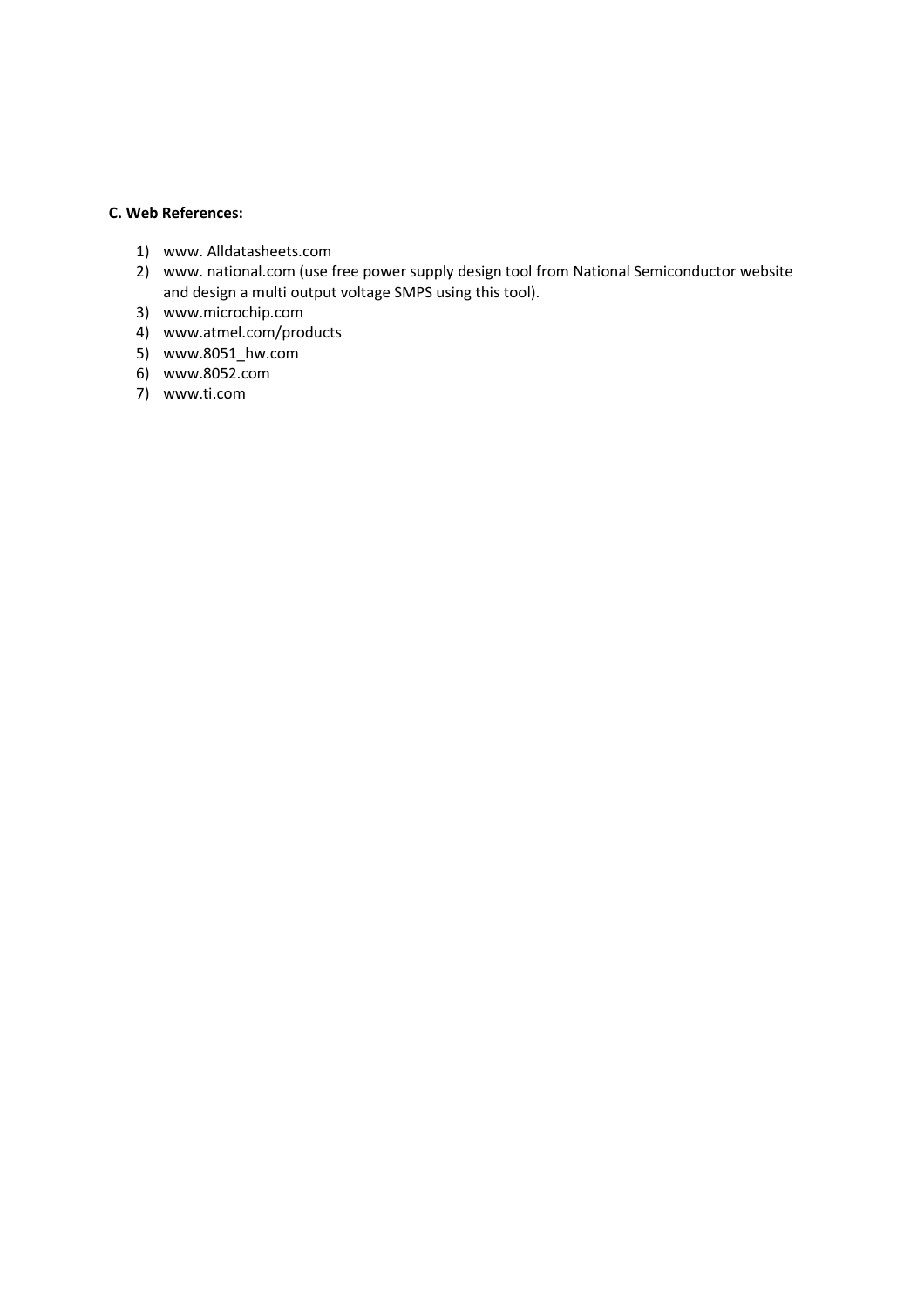# **DRIVES AND CONTROL (304207)**

**Teaching Scheme: Examination Scheme:** 

**Practical /Week : 2Hrs.** 

**Unit I: DC Motor Drives (7 Hours)** 

Motor performance parameter,1ф &3ф converter drives for separately excited & series DC motors for continuous & discontinuous operations, dual converters,various protections,DC chopper drive, power factor improvement techniques(comparison between converter drive & chopper as an drive) .

**Unit II: DC Drive Control (7 Hours)** 

Open loop & close loop control of dc drives with transfer function ,PLL control, microprocessor based control of dc driver, dynamic and regenerative breaking

**Unit III: Induction Motor Drives & Control (7 Hours)** 

Induction motor characteristics, control strategies like stator voltage control, v/f control, rotor resistance control, use of CSI for induction motor control, PWM control, controlled slip system, slip power recovery system, close loop control, direct vector control & indirect vector control, breaking of induction motor, soft acceleration and deceleration, various protections.

Lectures / Week: 4 Hrs **Paper: 100 Marks**<br>Practical /Week: 2Hrs. **Practical /Week: 2Hrs.** Practical: 50 Marks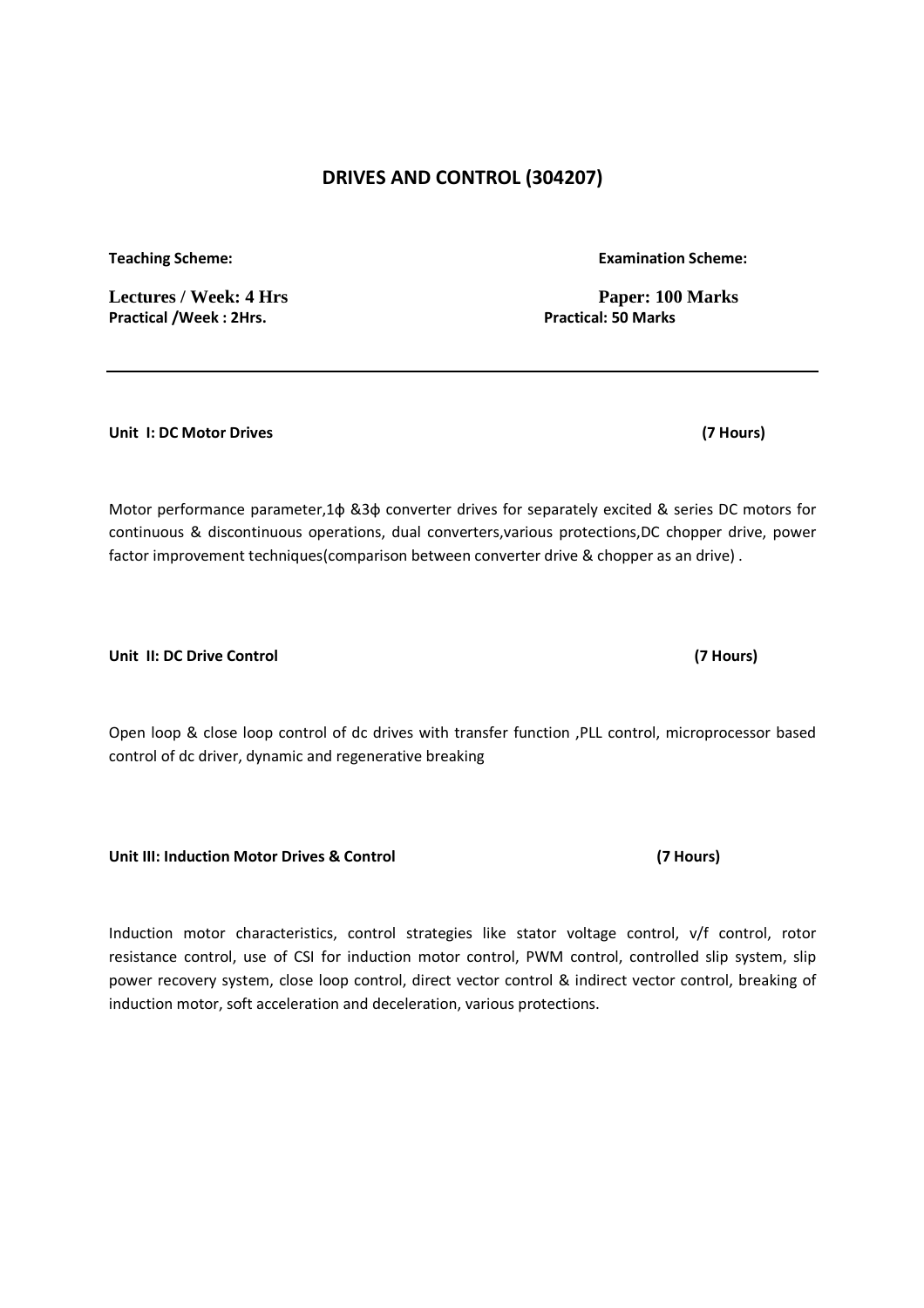#### **Unit IV: Synchronous Motor Drives & Control (7 Hours)**

cylindrical rotor motor, salient pole motor, salient pole motor & reluctance motor, close loop control of ac motor (scalar & vector control),separate control

& self control of synchronous motor.

#### **Unit V: Special Motor Drives (7 Hours)**

stepper motor drives, variable reluctance & permanent magnet stepper motor, switched reluctance motors & drives, brushless dc & ac motor drives.

### **Unit VI: Drives Applications (5 Hours)**

Traction motor driver, PI control tuning of a drive, fussy logic based induction motor speed control, fussy logic based wind generation system, neural network based PWM controller, neuro fussy system.

#### **Text Books:**

- 1. M.H Rashid, "Power electronics circuit devices & application", Pearson , third edition
- 2. P. C. Sen, "Thyristor DC Drives", John Wiley.

#### **Reference Book:**

- 1. Gopal K. Dubey, "Fundamental of Electrical Drives", Narosa publishing House,
- 2. Bimal K. Bose, "Modern Power Electronics and AC Drives", Pearson, Prentice Hall
- 3. "GE SCR MANUAL" 6<sup>th</sup> edition, General Electric, New York, USA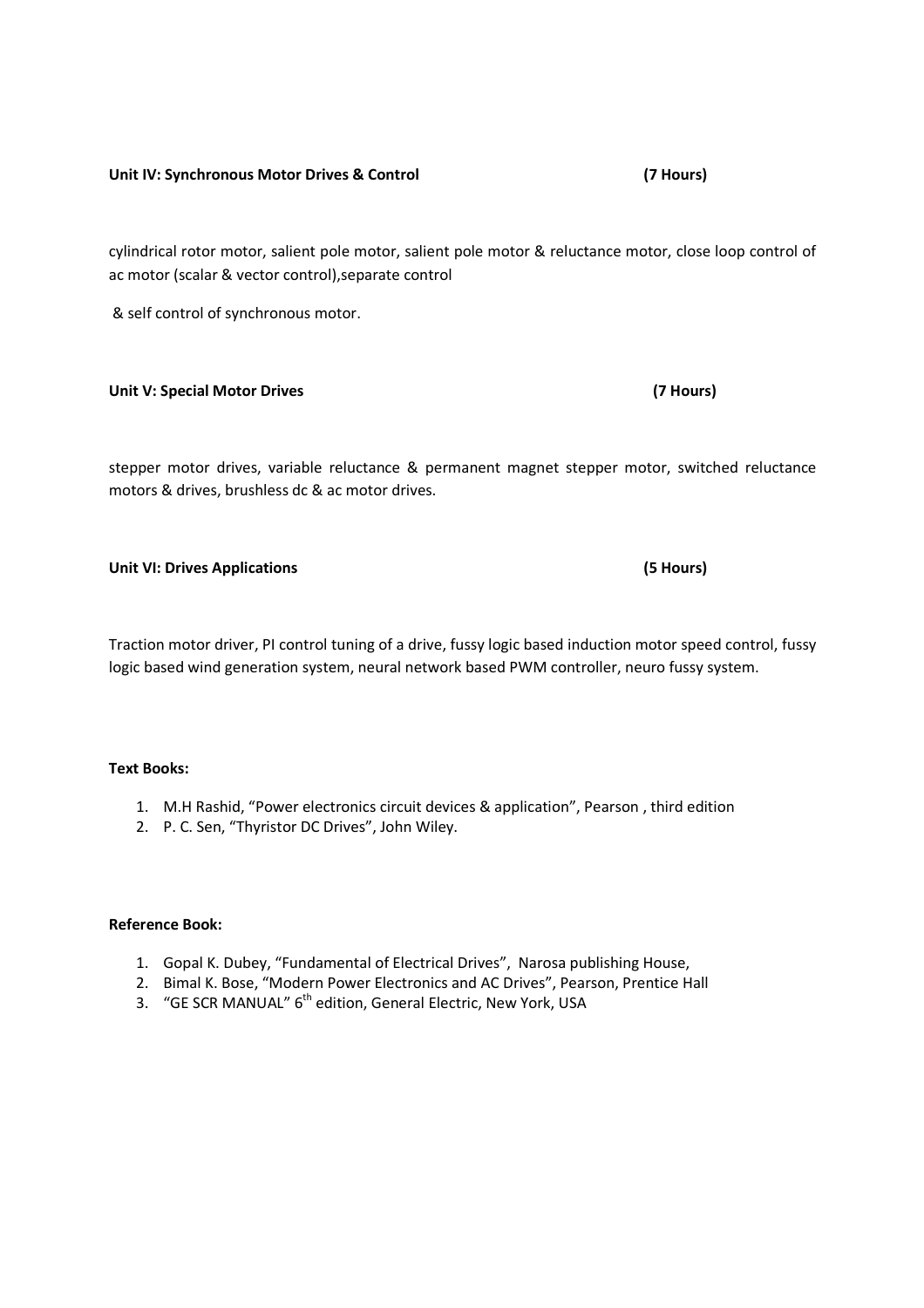## **List of Practicals:**

- 1. Dc motor control using semi/full single phase converter.
- 2. Dual converter single phase/three phase controlled dc drives.
- 3. Microprocessor/microcontroller based single phase/three phase controlled dc drives.
- 4. Four quadrant chopper reversible dc drives.
- 5. Three phase induction motor control using square wave/PWM invertors.
- 6. Microprocessor/microcontroller based single phase/three phase control AC drive.
- 7. Simulation of DC drives using of power SIM.
- 8. Simulation of AC drives using of power SIM.
- 9. Case study on drive application (Industrial visit).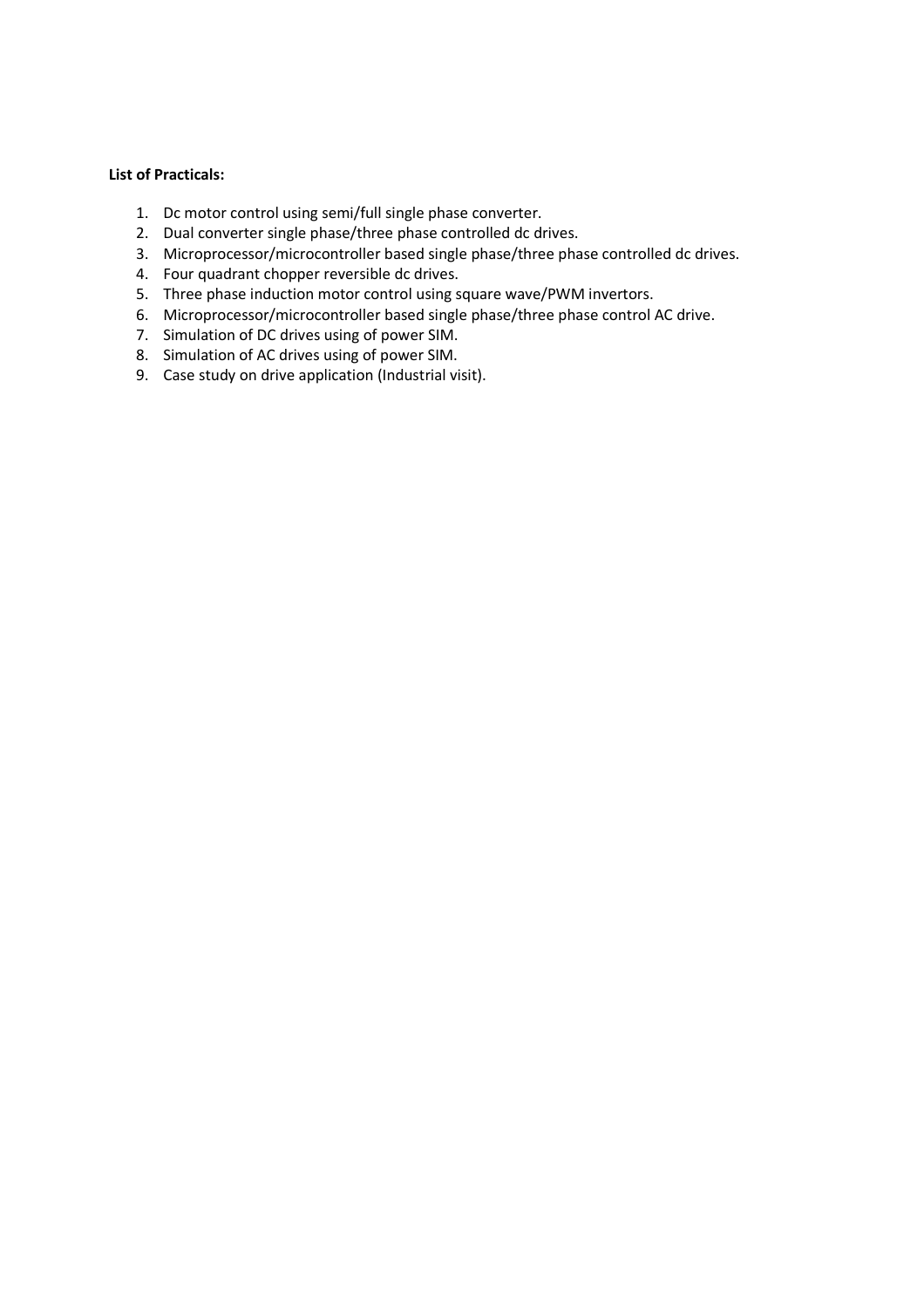# **SENSORS AND INTERFACES (304208)**

## **Unit I: Sensors and Transducers (6 Hours)**

Performance terminology - Displacement, Velocity and Motion sensors - Proximity sensors, Force, Pressure, Flow, Level and Temperature sensors – Humidity, pH and Conductivity sensors – Specifications and selection criteria – Inputting data by switches

| Unit II: Transmitters, Signal conditioning and Converters |  | (6 Hours) |
|-----------------------------------------------------------|--|-----------|
|                                                           |  |           |

Analog signal conditioning for different sensors – Use of bridge circuits and Instrumentation amplifiers – Design guidelines – Signal converters V/I, I/V, V/F, F/V, I/P & P/I converters – Evolution of two wire transmitters – Isolated two wire transmitters – Smart and Intelligent transmitters

**Unit III: Digital Signal Conditioning and Interfacing (6 Hours)** 

Specifications and selection criteria for ADCs and DACs related to sensor interfacing – Input and Output interfacing – Interface requirements – Input and Output interface with Microcontrollers ( 89C series and PIC Microcontrollers ) – Design guidelines

**Unit IV: Data Acquisition, Bus Standards and Protocols (6 Hours)** 

Multichannel data logging and computer based data acquisition system – RS 232C standard, IEEE 488 bus, I<sup>2</sup>C bus, HART protocols – Foundation Field bus and Profibus

**Teaching Scheme : Examination Scheme: Examination Scheme: Examination Scheme:** Lectures / Week: 3 Hrs. **Paper: 100 Marks Paper: 100 Marks Paper: 100 Marks Practicals / Week: 2 Hrs. Term work: 50Marks**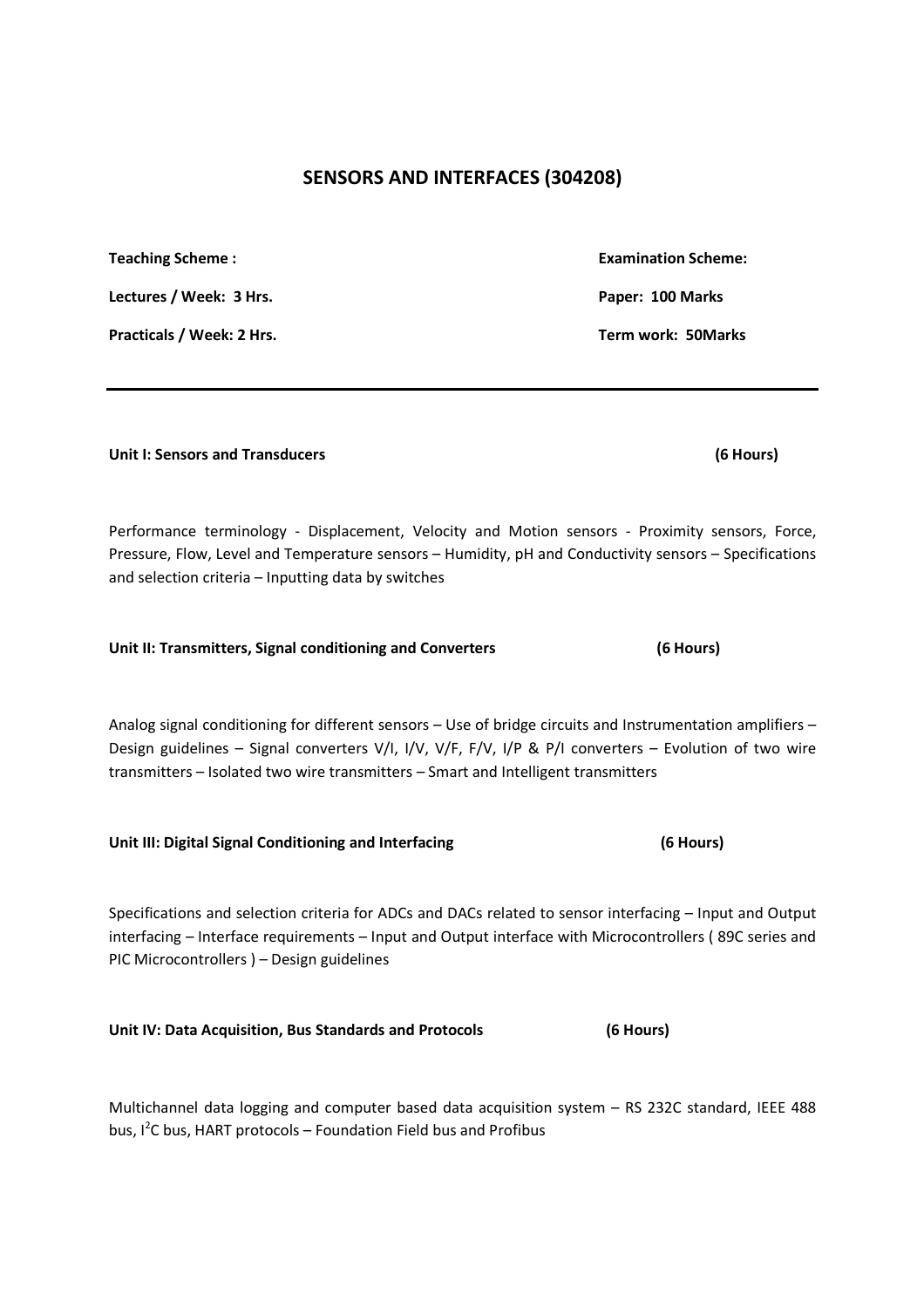#### **Unit V: Actuators and Final Control elements (6 Hours)**

Pneumatic and hydraulic actuators- Directional control valves, Pressure control valves, Cylinders, Process control valves - Electrical actuators- Mechanical switches, Solid state switches, Solenoids, DC motors, AC motors and Stepper motors

## **Unit VI: Programmable Logic Controllers, Applications and Interfacing (6 Hours)**

PLC Architecture – Input / Output processing – Interfacing of Input / Output devices with PLC – Analog Input / Output - Ladder logic programming – Selection of PLC – PLC based automated systems

## **Text Books:**

- 1. W. Bolton; " Mechatronics, Electronic Control Systems in Mechanical and Electrical Engineering "; Pearson Education; 3<sup>rd</sup> Edition
- 2. Curtis Johnson; " Process Control Instrumentation Technology "; Prentice Hall of India Pvt. Ltd.; 7<sup>th</sup> Edition
- 3. C.S. Rangan, G.R. Sarma, V.S.V. Mani; " Instrumentation Devices and Systems "; Tata Mc Graw Hill; 2<sup>nd</sup> Edition

#### **Reference Books:**

- 1. Ernest O. Doebelin; "Measurement System Application and Design"; Mc-Graw Hill; 5<sup>th</sup> Edition
- 2. David G. Alciatore, Michael B Histand; " Introduction to Mechatronics and Measurement System "; Tata Mc Graw Hill
- 3. Madhuchhanda Mitra, Samarjit Sen Gupta; " Programmable Logic Controllers and Industrial Automation, An Introduction"; Penram International Publishing India (Pvt) Ltd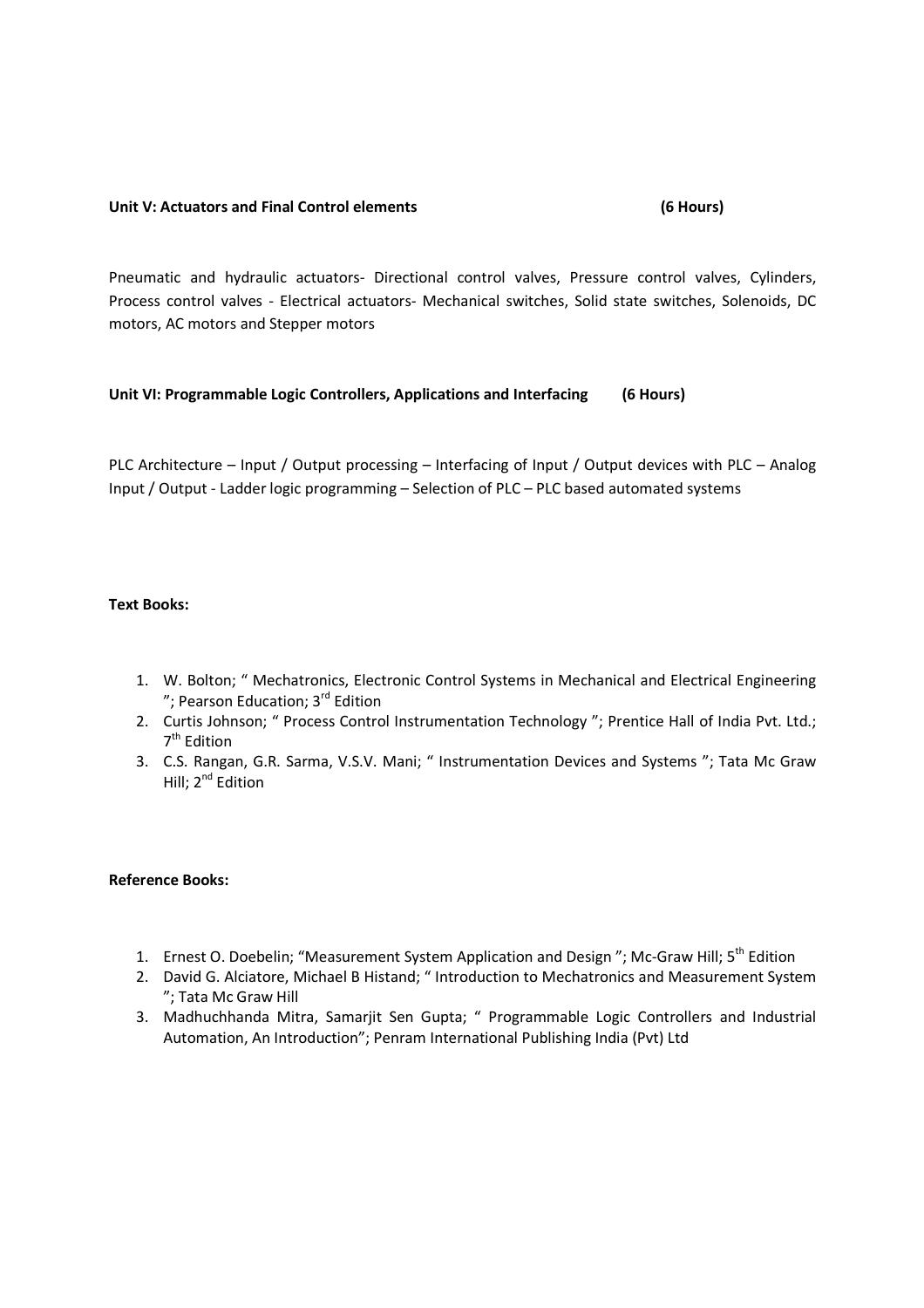## **List of Practicals:**

- 1) Measurement of pH and Conductivity
- 2) Measurement of Vibration
- 3) Design and testing of Signal conditioning circuits for Thermocouple and RTD for voltage and current outputs
- 4) Data acquisition and analysis in LABView software
- 5) Calibration of Differential Pressure Transmitter ( DPT ) for flow and level
- 6) Study of Smart Transmitters
- 7) Sensor interface with microcontroller through Instrumentation amplifier and ADC
- 8) Study of pneumatic components ( Direction control valves, Pressure control valves and Cylinders ) and pneumatic circuits
- 9) Study of Electropneumatic components and their interfaces with PLC
- 10) Study of a PLC based Mechatronics system.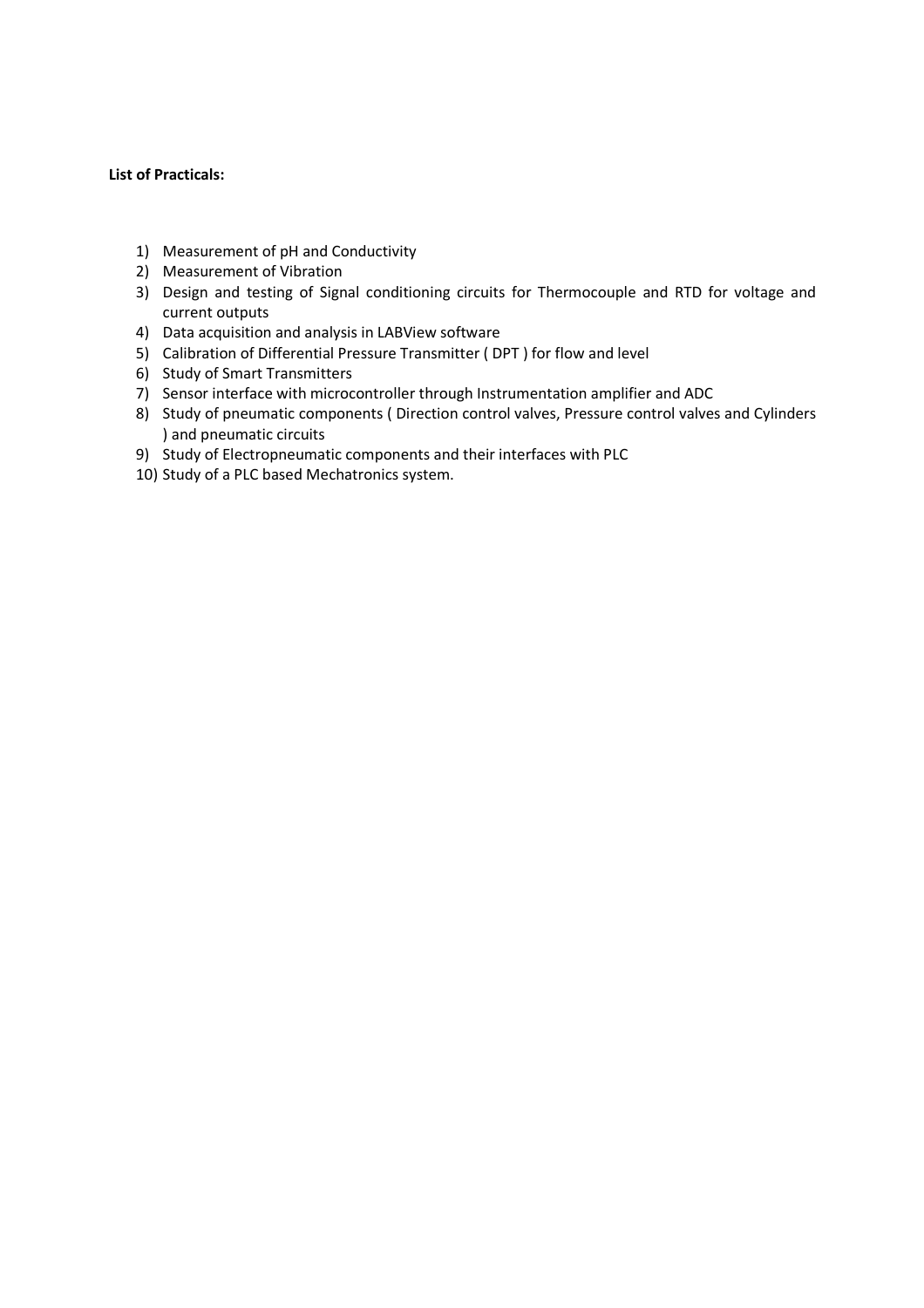# **MICROCOMPUTER BASED SYSTEM (304209)**

| <b>Teaching Scheme:</b>                                     | <b>Examination Scheme:</b>                                                                                                                                                                  |  |
|-------------------------------------------------------------|---------------------------------------------------------------------------------------------------------------------------------------------------------------------------------------------|--|
| Theory: 3 hours/week                                        | Theory: 100 Marks                                                                                                                                                                           |  |
| <b>Practical: 2 hours/week</b>                              | <b>Practical: 50 marks</b>                                                                                                                                                                  |  |
|                                                             |                                                                                                                                                                                             |  |
| Unit I: Introduction to 16 bit Microprocessors              | (6 Hours)                                                                                                                                                                                   |  |
| translation, Memory translation, Coprocessor configuration. | 8086 Microprocessor architecture, Pin description, Operating modes, Addressing modes, Address                                                                                               |  |
| Unit II: Introduction to 16 bit Microprocessors: (Contd)    | (6 Hours)                                                                                                                                                                                   |  |
| language programming.                                       | 8086 instruction set, interrupt structure, interrupt vector table, Memory and I/O interfacing, Assembly                                                                                     |  |
| Unit III: Introduction to 32 bit Microprocessors            | (6 Hours)                                                                                                                                                                                   |  |
| Multitasking, Interrupt structure.                          | 80386 microprocessor features and architecture, functional description, register set, real mode,<br>protected mode and virtual 8086 mode operation, MMU, paging segmentation, cache memory, |  |

**Unit IV: Study of PC (6 Hours)** 

Study of mother boards, chipsets, EISA, PCI, serial port, Printer port, PS2, and USB interface, Introduction to BIOS.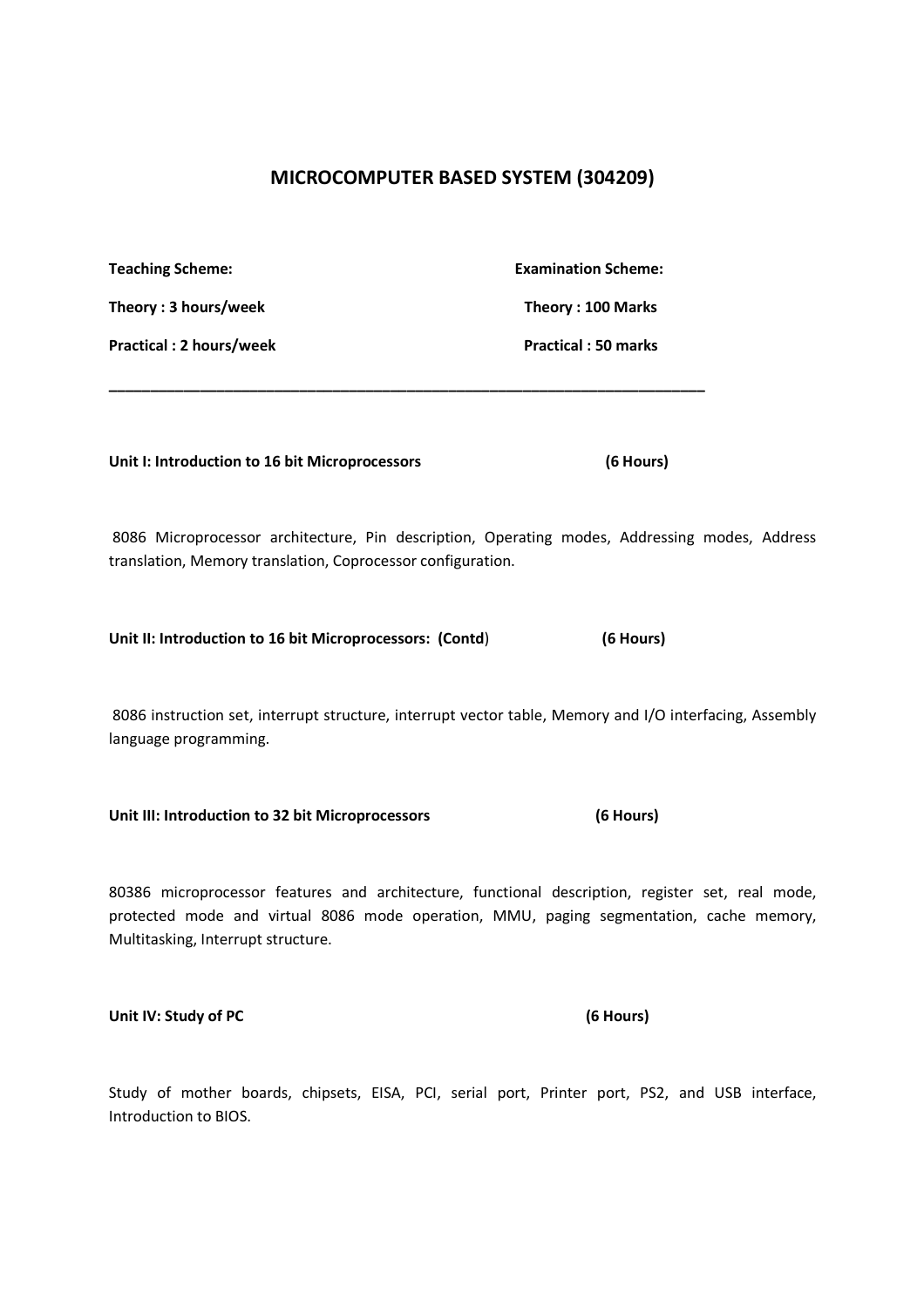#### **Unit V: Introduction to RISC Processors (6 Hours)**

ARM Processor fundamentals, registers, pipeline Exceptions, interrupts and interrupt vector table, core extensions, instruction set of ARM processor.

**Unit VI: System design case studies (6 Hours)** 

Microprocessor based industrial process control system, Data acquisition system, DC motor control.

### **Text Books:**

- 1. Walter A Triebel and Avatar Singh, " The 8086 and 8088 Microprocessors", Pearson Publications
- 2. Barry B Brey, " The Intel Microprocessors", Pearson Publications
- 3. A N Sloss, " ARM System Developer's Guide", Elsevier Publications

#### **Reference Books:**

- 1. Douglass V Hall, " Microprocessors and Interfacing", Tata McGraw Hill Publications
- 2. Furber, "ARM Chip Architecture", Pearson Publications.

## **List of Practicals:**

- 1) 8086 ALP for 32 bit addition, subtraction, division and multiplication.
- 2) 8086 ALP using DOS or BIOS interrupts ( Key borad and Display)
- 3) File handling handling creation, writing and reading
- 4) PC to PC communication using serial port (ALP)
- 5) ALP program for LED flashing Using ARM Processor
- 6) Key matrix interfacing to ARM processor,
- 7) LCD interfacing to ARM processor
- 8) ADC and DAC interfacing to ARM processor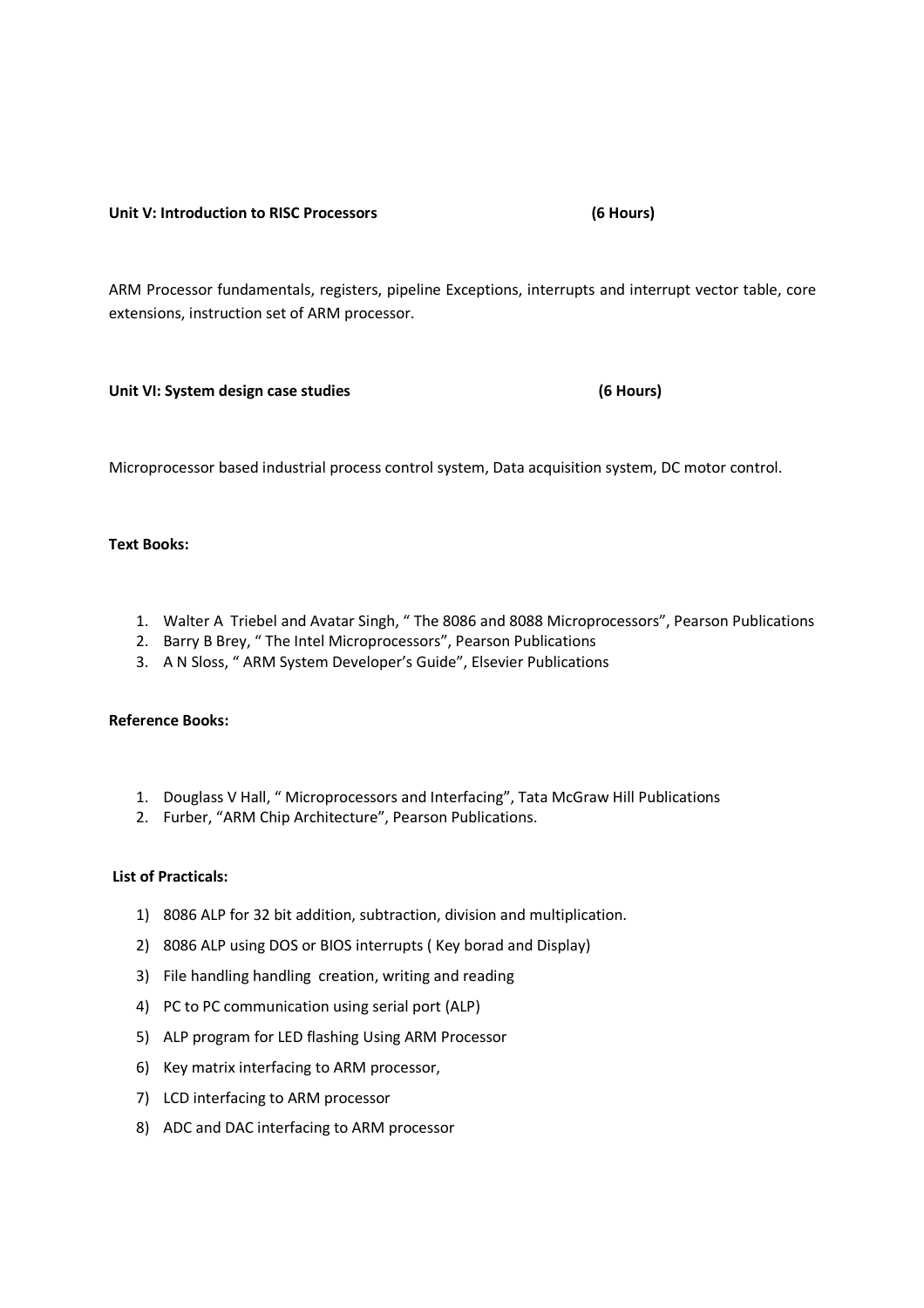# **INDUSTRIAL MANAGEMENT (304210)**

| <b>Teaching Scheme</b>                           | <b>Examination Scheme</b> |            |
|--------------------------------------------------|---------------------------|------------|
| Lectures: 3 Hrs/week<br><b>Marks</b>             | Paper:                    | <b>100</b> |
| Unit I: Current Industrial Management practices: | (6 Hours)                 |            |

**The basics of management theory and practices; Quality concepts, phases in quality management; Economic framework, productivity, efficiency and cost-minimization for peer group competitiveness; Globalization perspective; Examples of global business failures.** 

**Unit II : Rise of Convergence Technology and its implication for technology industry and for incumbent industry models with risk of competitive failure from rise of upstart businesses: (6 Hours)** 

Convergence of computing telecommunications, consumer electronics, and content, Surveys; Elements of Convergence Technology (CT); Impact of CT on electronics, software and telecommunications industry; Impact of CT on incumbent industry models with risk of competitive failures, Examples.

**Unit III: Impact of CT by way of formulation of innovative, internetworked open system view of business as potential source of information, i. e., as business** *IS* **view, and need to go beyond TQM and Reengineering: (6 Hours)**

Mobility as value networking (creating) across the enterprise and inter-enterprise wide supply chains; Development of CT driven innovative, internetworked business models;

Example(s) of business failures in case of non-application of CT driven business models; Examples of information economy based business models; Issues in implementation, Inadequacy of TQM and reengineering techniques; Need for future development in QIS and its organizational and social implications-Complexity Advantage.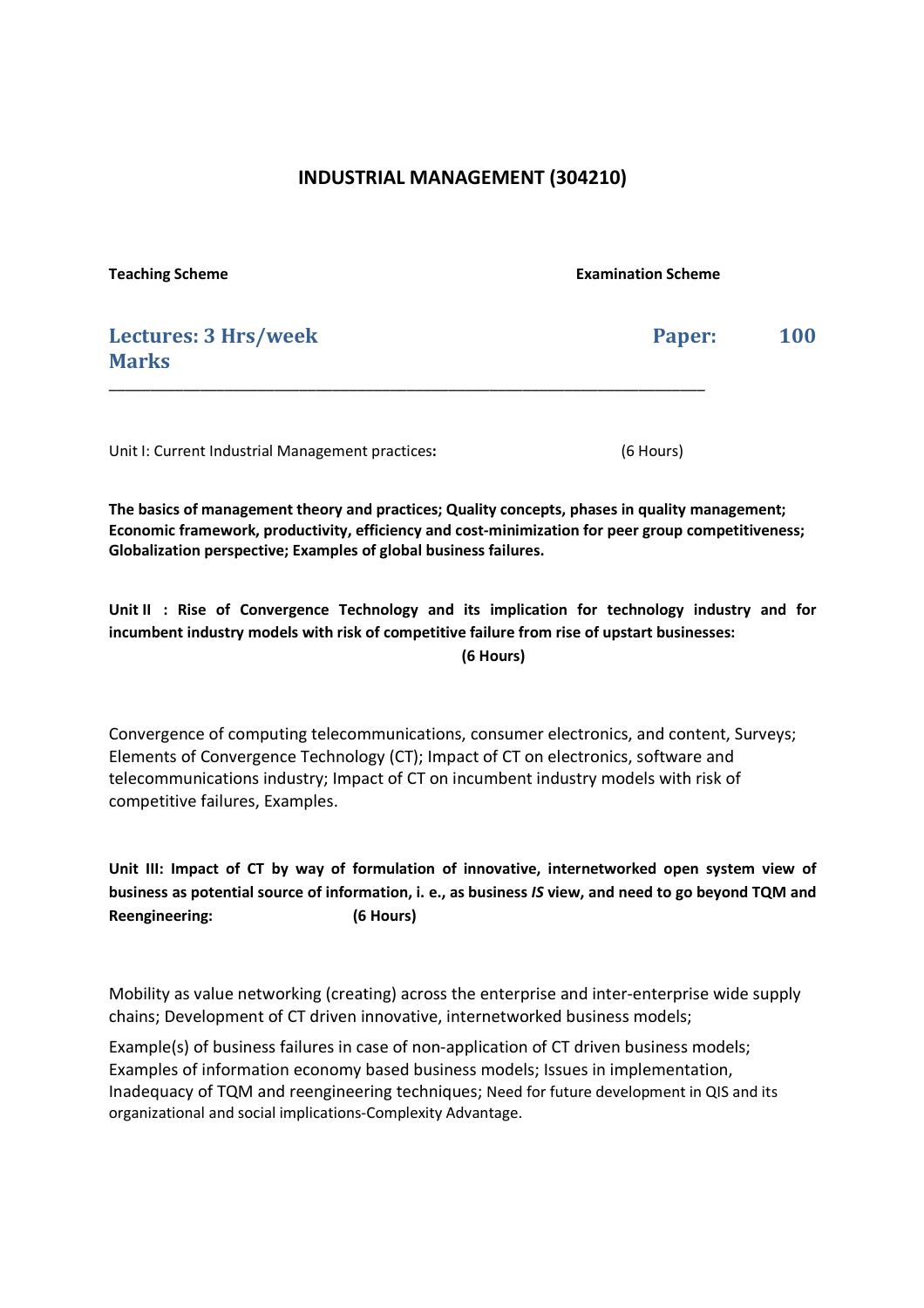# **Unit IV**: **Conceptual Foundations – Designing business** *IS* **view for complex and changing markets: (6 Hours)**

Shift from material and energy processing based exogenous business decision- making to informationorigination based endogenous (dynamic) decision-making for business opportunities; Shift from task based business model to process-based business model, Shift from decision-making based on minimal (computing) information to dynamic decision-making based on maximal, shared information; Shift from Collective to Individual Design Decision leading to *IS* view of an engineering system/ an organization/ a firm/ a company/ a business; Description of maximal information for competitive advantage; Systems view of business process *IS* view and its integrity requirements; Implications of uncertainty in *IS* view - System failure from Complex Errors, Need for Information Evaluation - Introduction to Information Integrity (I\*I) index, Information Integrity Risk (I\*I Risk); Definitional statement of Information Integrity Technology as a new market opportunity space.

# **Unit V: Introduction to System Dynamics Modeling and Computer Simulation Language Tool for I\*I Technology Development: (6 Hours)**

System Dynamics Approach for Large, Complex Real World Problems, Problem Identification and its System Conceptualization, Introduction to the Computer Simulation Language, Model Formulation, Model Testing and Further Development, Policy Analysis and Recommendation;

Study of System Dynamics Modeling software – STELLA (its educational version).

## **Unit VI: Information Integrity Technology Development System: (6 Hours)**

Information as a composite good of interrelated attributes namely, Usefulness (Relevance), how usable is information, and integrity (index of correctness and exactness of information); Attributes of Information integrity; I\*I measurement – a definitional treatment; Graphical representation of cost-benefit analysis of I\*I for obtaining optimum I\*I for minimizing I\*I risk in business information decision and achieve competitive advantage; Defining of information topology; Descriptive development of application of information envelope on information topology to generate flexible business information decision; Presentation of systems view of I\*I Technology Development System, and its descriptive application to an illustrative problem using System Dynamics methodology.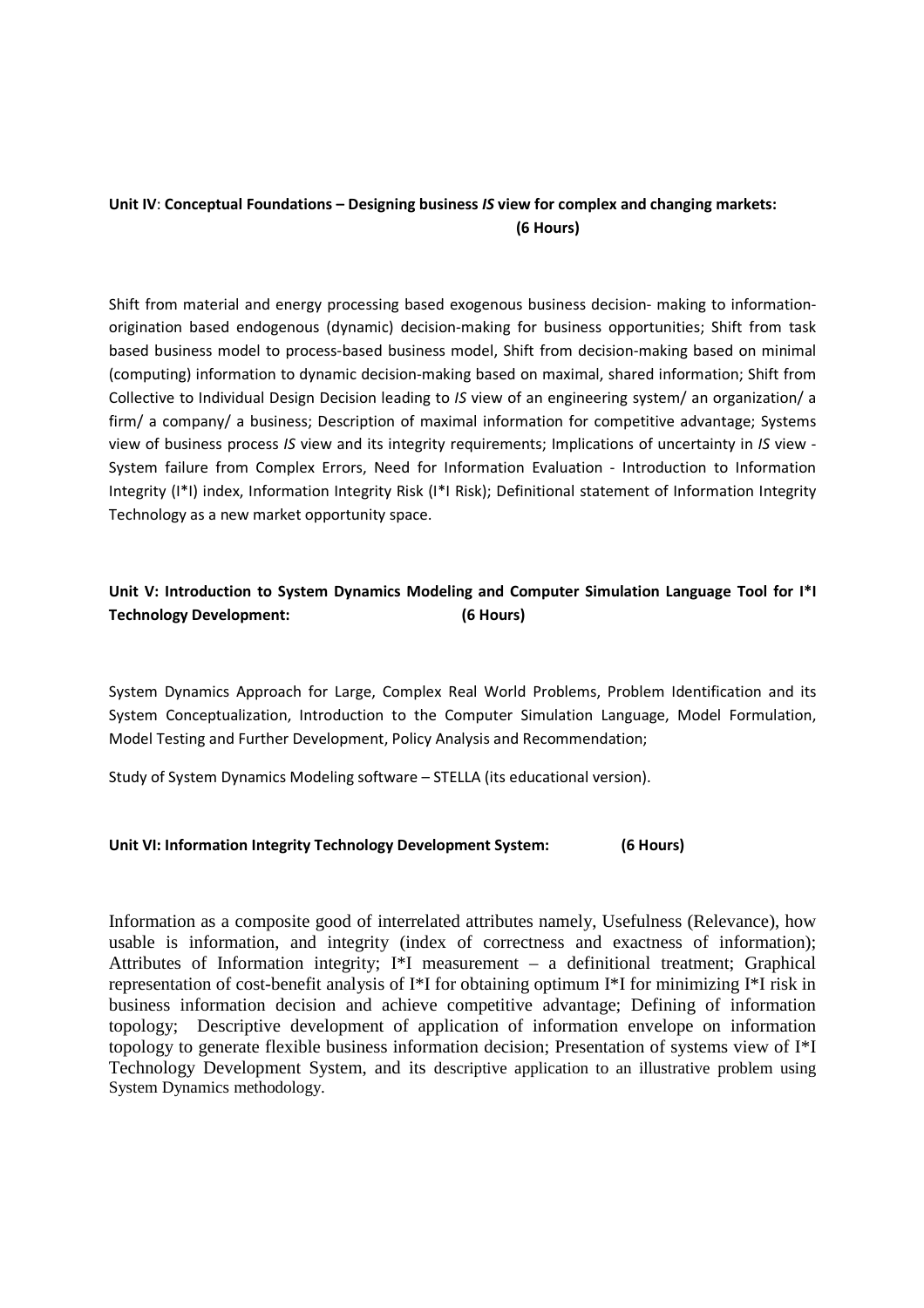#### Texts Books:

- 1. Dinesh Seth and Subhash C. Rastogi, "Global Management Solutions", Cengage Learning, Second Edition, USA.
- 2. B. Davis and Margrethe H. Olson, "Management Information Systems", Mc-Graw-Hill International Editions.
- 3. George P. Richardson and Alexander L. Pugh III, "Introduction to System Dynamics Modeling", System Dynamics Series, PEGASUS Communications.
- 4. O. P. Khanna, "Industrial Engineering and Management", Dhanpatrai Publications Ltd, New Delhi.

### **Web References:**

1. www.ciir.org.in

### **Reference Books:**

- 1. V. Rajaraman, and V. V. Mandkc, Editors, "Information Integrity: Issues and Approaches".
- 2. Don Tapscott, "Digital Economy", McGraw-Hill, Inc., USA.
- 3. Michael Hammer, "Beyond Reengineering", Profile Books, London.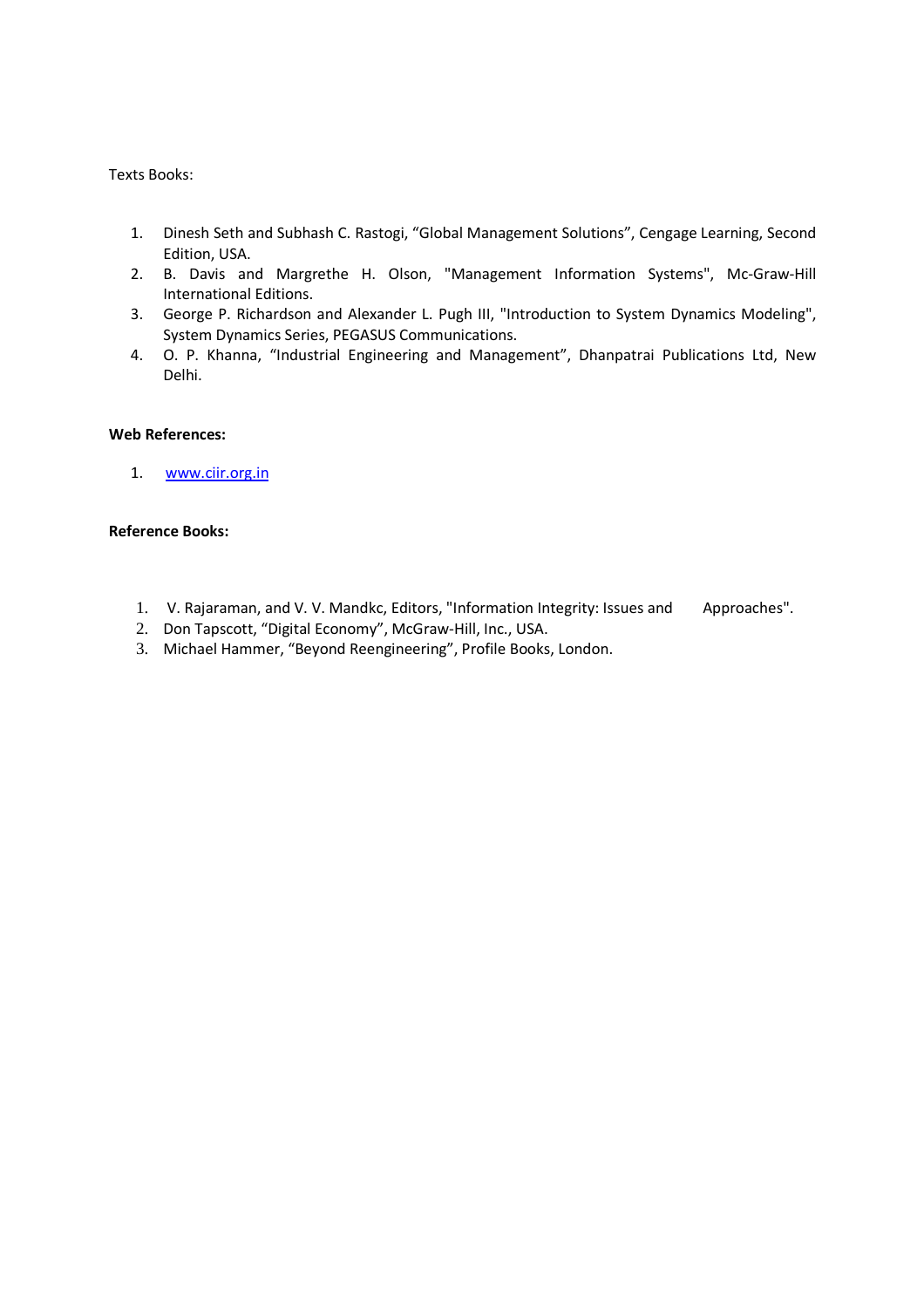# **DISCRETE TIME SIGNAL PROCESSING (304211)**

**Teaching Scheme Examination Scheme Examination Scheme** Lectures/Week: 3 Hrs **Paper: 100 Marks Paper: 100 Marks** 

**Tutorial/Week: 1Hrs** 

# **Unit I: Characterization of LTIDT System: (5 Hours)**

Basic elements of DSP system, advantages of DSP over analog processing, Sampling theorem, practical sampling, aliasing.Time Domain Analysis of DT System :Difference equations, Recursive solution of difference equation, zero input response, unit impulse response, system response to external input, convolution sum, total response of DT system, causal LTIDT system stability,Systems with Finite Duration and Infinite Duration Impulse response, structures for the realization of LTIDT systems, Direct form I & II

# Unit II: Fourier Analysis of DT System: (7 Hours)

DTFS & DTFT, , Power & Energy density of periodic and aperiodic signals, computation of DTFT :DFT , properties of DFT, FFT, DIT, DIF

# **Unit III: DT System Analysis using Z- Transform: (6 Hours)**

Need of Z – transform, Definition, Inverse, properties, Z-Transform solution of difference equations, Connection between DTFT and Z-Transform, System Stability and Z-Transform, classification of system using pole zero plot

# **Unit IV: Digital Filters: (6 Hours)**

Realization of digital filter, Causality & its implications , Time domain equivalence criterion, IIR design by impulse invariance method, bilinear transformation, FIR design Linear phase conditions ,time domain equivalence method ,frequency sampling method

# **Unit V: Multirate Sampling: (6 Hours)**

Introduction, Decimation, Interpolation, sampling rate conversion, polyphase implementation of filter.

Applications: DAC in compact Hi-Fi Systems, Acquisition of High quality data, Multirate narroband digital filtering , Hi resolution narrow band spectral analysis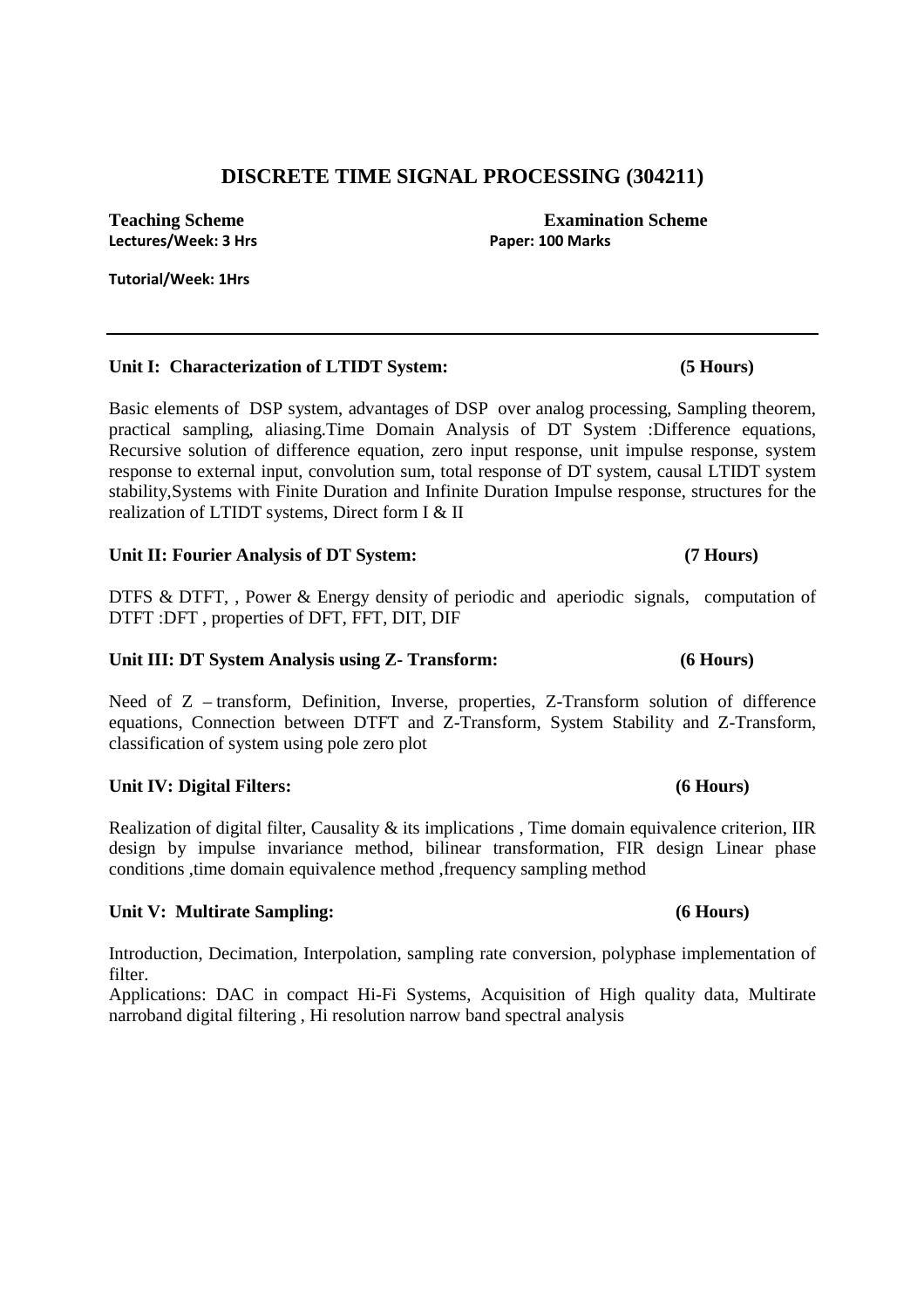# **Unit VI: DSP Hardware Platforms: (6 Hours)**

Introduction, Difference between Microprocessor and DSPs ,General Architecture of DSPs. Case Study of TMS320C28XX , Implementation of Triggering for Converter, D.C.Motor Control ,AC Phase Control, Proportional Control.

# **Text Books:**

- 1. John G.Proakis, D.G.Manolakis, "Digital Signal Processing", Pearson Prentice Hall.
- 2. Emmanuel C. Ifeachor ,B.W.Jervis, "Digital Signal Processing".

# **Reference Books:**

- 1. B.P. Lathi, "Signal Processing and Linear Systems", Oxford University Press.
- 2. S.K. Mitra, "Digital Signal Processing Computer Based Approach", TMH.
- 3. B.Venkataramani , M. Bhaskar, "Digital Signal Processors :Architecture Programming & Applications", TMH.
- 4. Avtar Singh, "Digital Signal Processors", Cengage Learning.
- 5. TEXAS DSP Manual.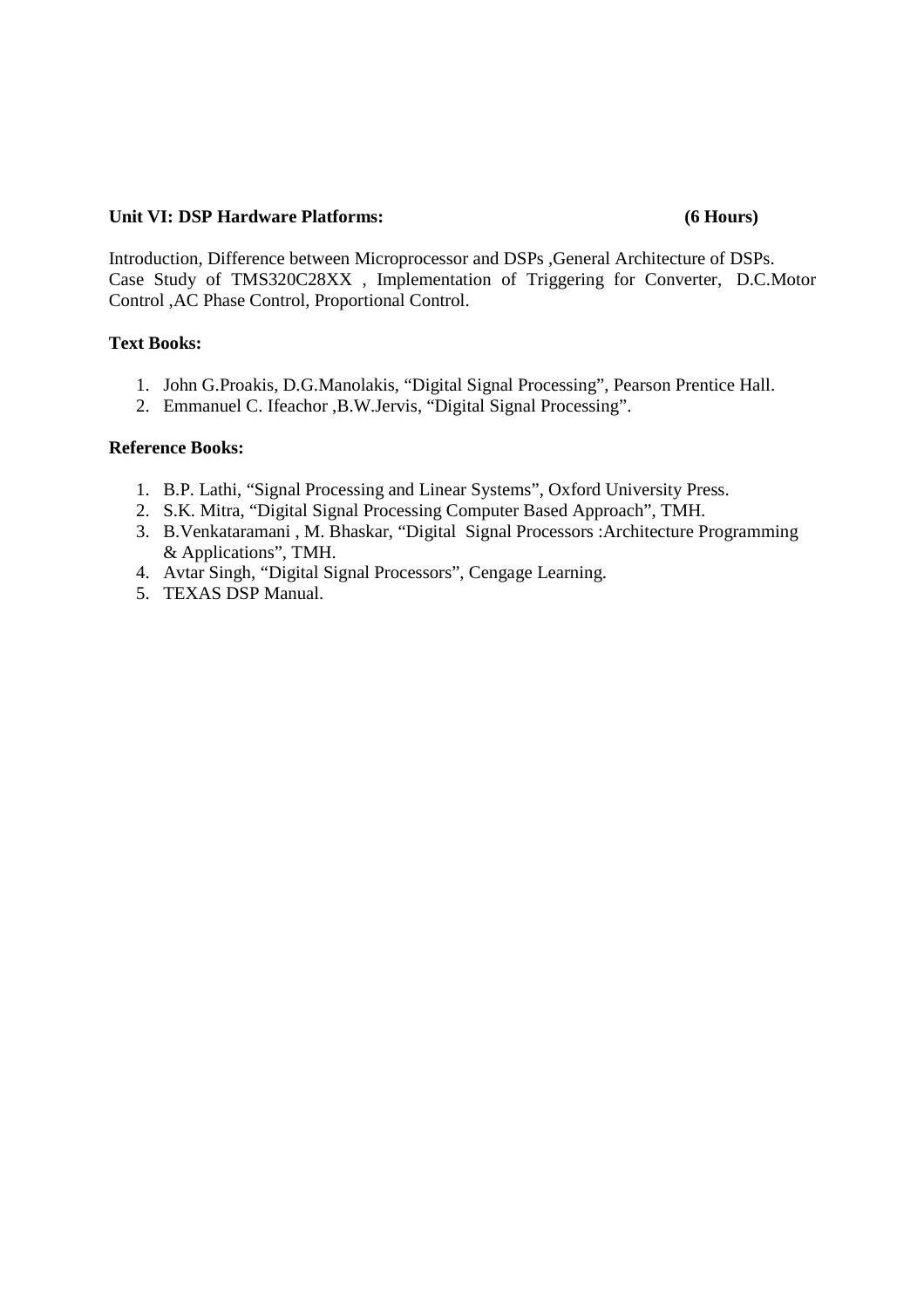# **MINI PROJECT & SEMINAR (304212)**

 **\_\_\_\_\_\_\_\_\_\_\_\_\_\_\_\_\_\_\_\_\_\_\_\_\_\_\_\_\_\_\_\_\_\_\_\_\_\_\_\_\_\_\_\_\_\_\_\_\_\_\_\_\_\_\_\_\_\_\_\_\_\_\_\_\_\_\_\_\_\_\_\_\_\_\_\_\_** 

- **1. Maximum Group Size:** Minimum 2 and maximum 3 students can form a group for the mini project.
- **2. Project Type:** The selected mini project must be based on development of a prototype electronic system/product mandatorily having a hardware component with supporting software.

# **3. Guidelines for Mini Project** :

- Projects enhancing the programming skills of the students and making use of softwares like Matlab, pspice, labview, cadfeko and programming languages like c, c ++ and VHDL must be promoted.
- At an institute level, projects must preferably justify all the domains like Signal processing, Telecommunication engineering etc.
- Theme based projects can be practiced at an institute level.
- Software projects must be tested and analysed with all the possible inputs and must take software engineering principals into consideration.
- Applications based on industrial automation process control and power electronics.

# **4. Execution steps for Mini Projects :**

- (i) Complete Paper work Design using datasheets specifying :
	- Selection criteria of the components to be used.
	- Specifications of system  $i/p$  and desired  $o/p$ .
	- Module based hardware design.
	- Test points at various stages in various modules
- (ii) The circuit should be simulated using any of the standard simulation software available ( either complete circuit to be simulated , if possible or an appropriate part of the circuit can be simulated)
- (iii) Algorithm and the flow chart of the software part must be defined.
- (iv) Result verification for hardware and testing the algorithms.
- (v) Comparison with the paper design to identify the discrepancies, if any. Justification of the same must be given.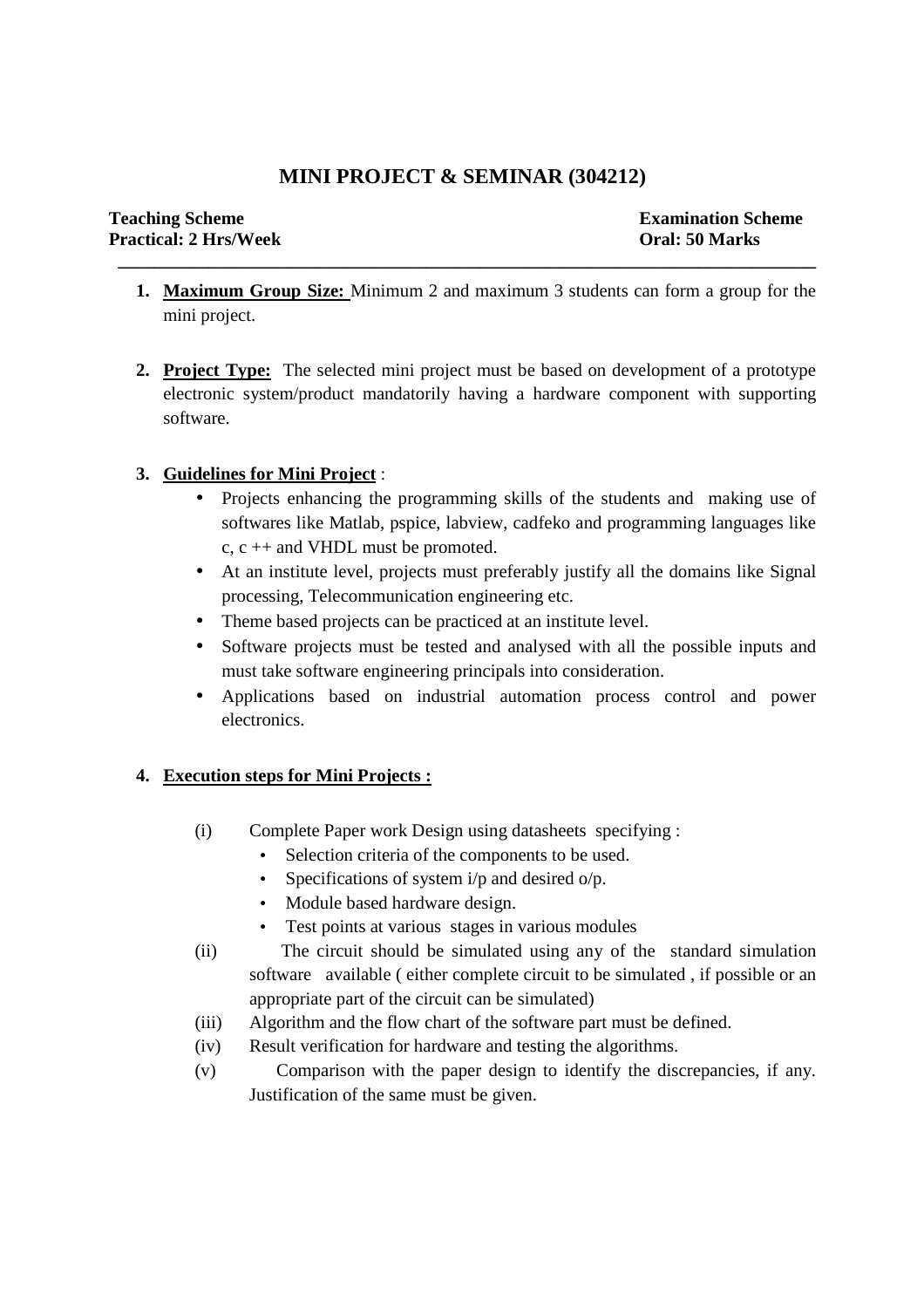- (vi) Verified circuit should be assembled and tested on breadboard or general purpose board.
- (vii) Simulation results and/or the snapshots indicating the current and voltage readings or detailing the test point results at various stages must be preserved and included in the project report.
- (viii) Art work / layout of the circuit using standard layout tools.
- (ix) Assembling and testing of circuit on final PCB.
- (x) Design and fabrication of suitable enclosure and outside fittings such as switches, Buttons, knobs, meters, indicators, displays etc.
- (xi) Final testing of the circuit using the earlier defined test points.
- (xii) Preparing Bill of components and materials.
- (xiii) Drawing entire circuit diagram ( component level), outlining various blocks indicating test points, inputs and outputs at various stages on A3 graph sheet

# **5. Guidelines for the seminar :**

- Seminar is based on the Mini Project topic.
- The seminar shall consist of the Literature Survey, Market survey, Basic project work and Applications of Mini project.
- Seminar Assessment shall be based on Innovative Idea, Presentation skill, depth of understanding, Applications, Future Scope and Individual Contribution.
- Maximum three students can deliver a seminar on one topic.(Three students per group)
- Each group shall be given time of 20 mins for presentation and 5 mins for question answer session.
- A certified copy of seminar/ project report shall be required to be presented to external examiner at the time of final examination.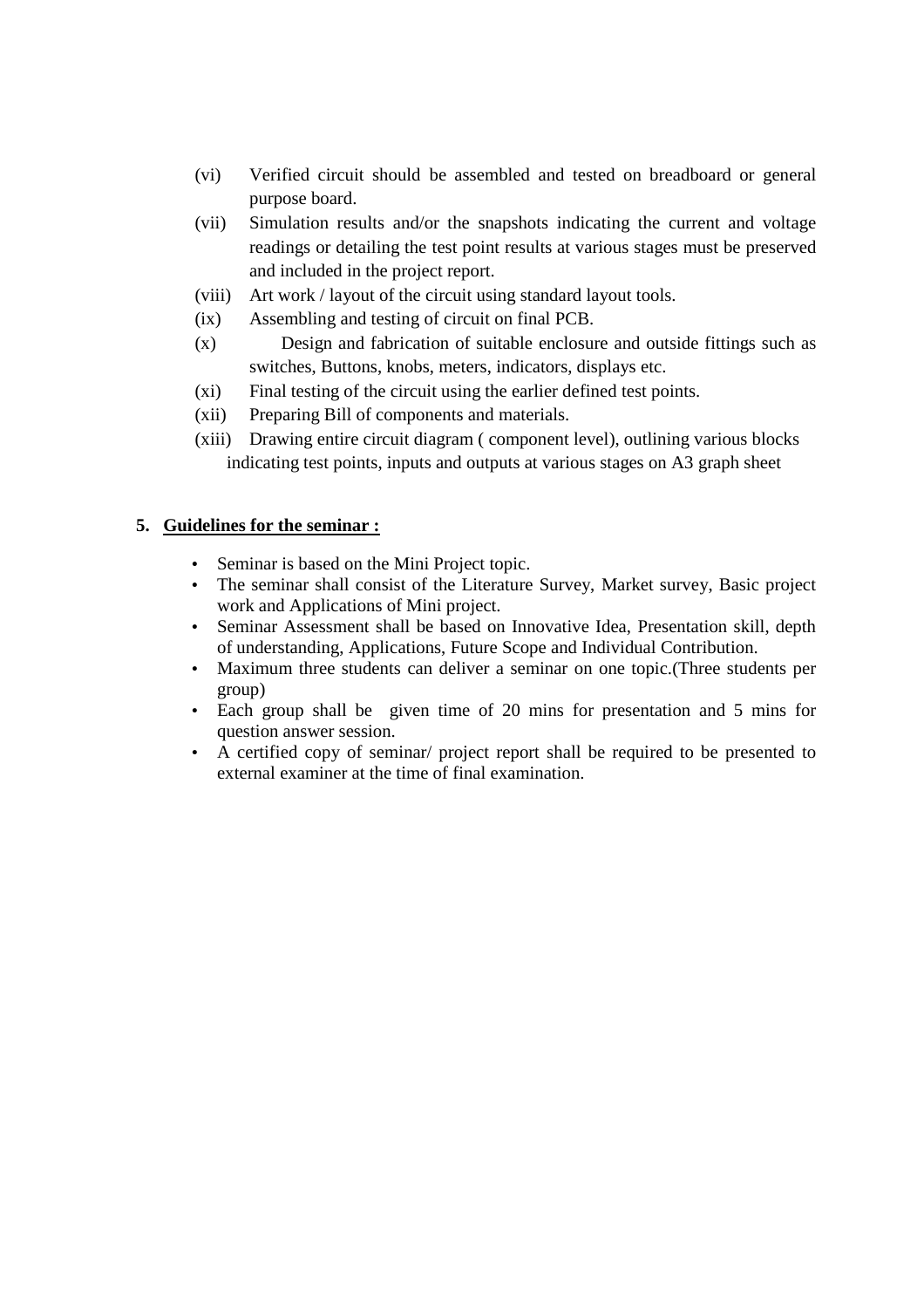#### **TEST & MEASUREMENT TECHNIQUES (304213)**

**Teaching Scheme <b>Examination** scheme **Examination** scheme

**Theory/Week : 01 Hr** 

Practical /Week : 2Hrs. **Dramachille 2Hrs.** Oral: 50 Marks

#### **List of Experiments:**

- 1) Study of Power scope
	- a) Study difference between CRO & Power scope
	- b) Analyze different power signals
- 2) Calibration of DVM
	- c) Calibrate DVM for DC Voltage measurement.
	- d) Calibration for AC Voltage measurement.
	- e) Calibration for DC Current measurement.
- 3) Statistical Analysis
	- a) Calculate mean , standard deviation, average deviation, Variance
	- b) Probable error for one reading & for mean
	- c) Plot histogram
	- d) Compare results with 3 ½ & 6 ½ digit DMM
- 4) Study of DSO
	- a) Different modes DSO such as Roll, Average, Peak Detection
	- b) Capture transients
	- c) FFT analysis
	- d) Various MATH operations
- 5) Study of True RMS meter Measure RMS , Peak , Average , Vtrms of various waveforms

For example output of Haff controlled circuit or Full controlled circuit

- 6) Study of programmable LCR meter
	- a) Measure L , C & R
	- b) Measure Q & Dissipation factor of given component